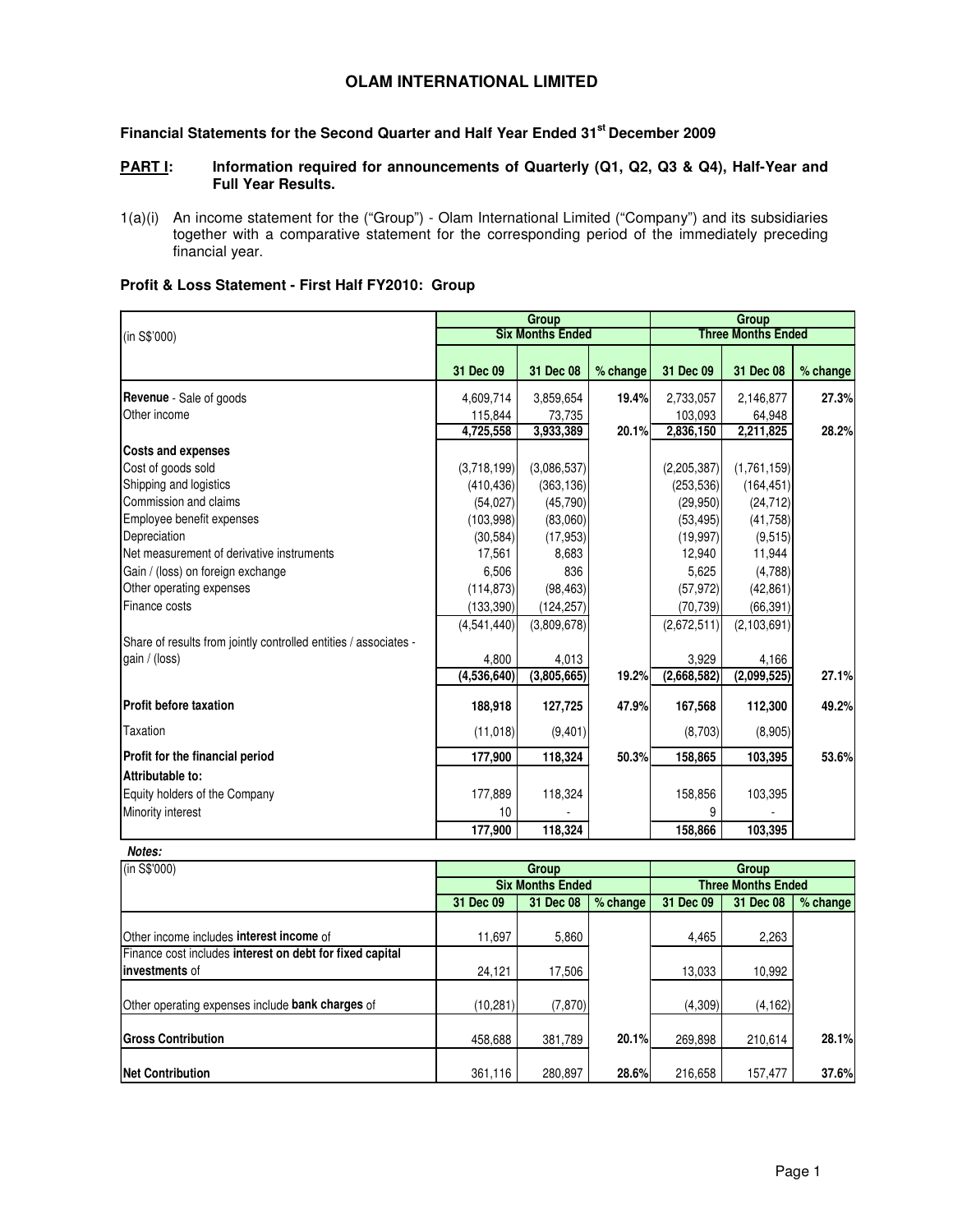1(a)(ii) A statement of comprehensive income for the ("Group") - Olam International Limited ("Company") and its subsidiaries together with a comparative statement for the corresponding period of the immediately preceding financial year.

With effect from 1 January 2009, FRS 1 Presentation of Financial Statements requires an entity to present a Statement of Comprehensive Income, all items of income and expenditure that are not required to be recognized in Income Statement. Previously, such items were included in the Statement of Changes in Equity. This is a change in presentation and does not affect the recognition or measurement of the entity's transactions.

|                                                |            | Group                   |           | Group     |                           |            |  |
|------------------------------------------------|------------|-------------------------|-----------|-----------|---------------------------|------------|--|
| (in S\$'000)                                   |            | <b>Six Months Ended</b> |           |           | <b>Three Months Ended</b> |            |  |
|                                                | 31 Dec 09  | 31 Dec 08               | % change  | 31 Dec 09 | 31 Dec 08                 | $%$ change |  |
| <b>Profit for the period</b>                   | 177,900    | 118,324                 | 50.3%     | 158,865   | 103,395                   | 53.6%      |  |
| <b>Other Comprehensive Income:</b>             |            |                         |           |           |                           |            |  |
| Net (loss) / gain on fair value changes during |            |                         |           |           |                           |            |  |
| the period                                     | (99, 289)  | 141,465                 |           | (41, 324) | (22, 649)                 |            |  |
| Recognised in the profit and loss account      |            |                         |           |           |                           |            |  |
| on occurrence of hedged transactions           | (31, 869)  | 93,803                  |           | (9,321)   | (28, 466)                 |            |  |
| Foreign currency translation adjustment        | (27, 614)  | (2,548)                 |           | 7,421     | (17, 313)                 |            |  |
| Other Comprehensive (loss) / income            | (158, 772) | 232,720                 | $-168.2%$ | (43, 224) | (68, 428)                 | 36.8%      |  |
|                                                |            |                         |           |           |                           |            |  |
| <b>Total Comprehensive Income</b>              | 19,128     | 351,044                 | $-94.6%$  | 115,641   | 34,967                    | 230.7%     |  |
|                                                |            |                         |           |           |                           |            |  |
| Attributable to:                               |            |                         |           |           |                           |            |  |
| Equity holders of the Company                  | 19,117     | 351,044                 |           | 115,632   | 34,967                    |            |  |
| Minority interest                              | 10         |                         |           | 9         |                           |            |  |
|                                                | 19,128     | 351,044                 |           | 115,641   | 34,967                    |            |  |

## **Statement of Comprehensive Income – First Half FY2010: Group**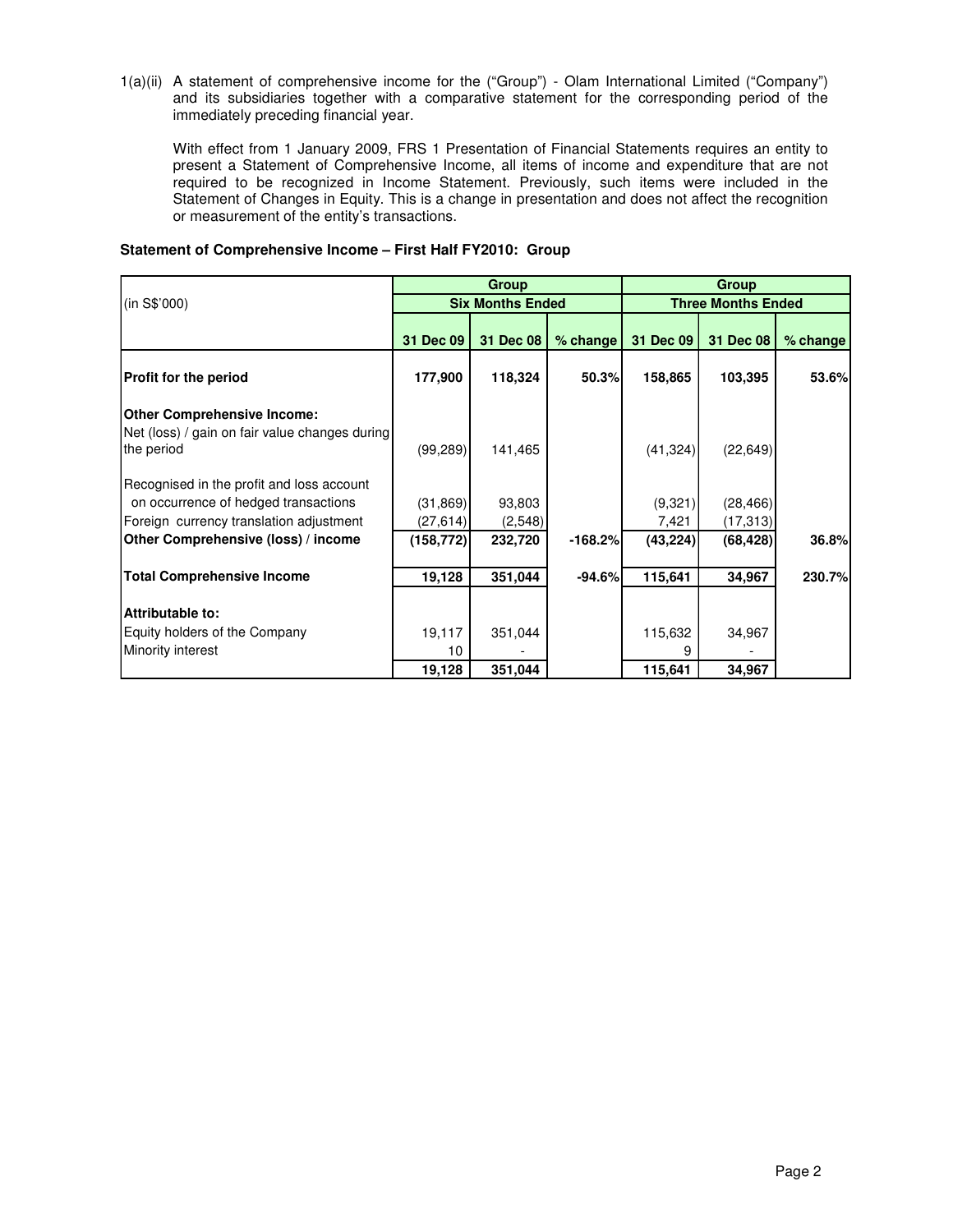1(b)(i) A Balance Sheet (for the Issuer and Group), together with a comparative statement as at the end of the immediately preceding financial year.

| (in S\$'000)                                   |                           | Group                       | Company                   |                             |  |  |
|------------------------------------------------|---------------------------|-----------------------------|---------------------------|-----------------------------|--|--|
|                                                | 31 Dec 09                 | 30 Jun 09                   | 31 Dec 09                 | 30 Jun 09                   |  |  |
| <b>Non-current assets</b>                      |                           |                             |                           |                             |  |  |
| Property, plant and equipment                  | 974,018                   | 533,963                     | 3,468                     | 2,974                       |  |  |
| Intangible assets                              | 123,661                   | 127,538                     | 8,595                     | 8,940                       |  |  |
| Investment in subsidiary companies             |                           |                             | 535,530                   | 314,556                     |  |  |
| Deferred tax assets                            | 63,410                    | 74,704                      | 13,275                    | 13,096                      |  |  |
| Interests in jointly controlled entities       | 208,830                   | 294,407                     | 169,818                   | 254,586                     |  |  |
| Investment in associates                       | 293,793                   | 106,520                     | 289,698                   | 105,817                     |  |  |
| Other non current assets                       | 12,828                    | 11,154                      | 12,584                    | 10,922                      |  |  |
|                                                | 1,676,540                 | 1,148,286                   | 1,032,968                 | 710,891                     |  |  |
| <b>Current assets</b>                          |                           |                             |                           |                             |  |  |
| Amounts due from subsidiary companies          |                           |                             | 449,776                   | 747,613                     |  |  |
| Trade receivables                              | 657,564                   | 732,500                     | 284,907                   | 237,296                     |  |  |
| Margin accounts with brokers                   | 265,912                   | 64,839                      | 211,887                   | 55,521                      |  |  |
| Inventories                                    | 2,701,666                 | 1,966,419                   | 992,480                   | 550,729                     |  |  |
| Advance payments to suppliers                  | 448,353                   | 277,683                     | 239,176                   | 85,527                      |  |  |
| Advance payments to subsidiary companies       |                           |                             | 1,586,900                 | 935,336                     |  |  |
| Other current assets                           | 368,076                   | 342,075                     | 129,363                   | 85,651                      |  |  |
| <b>Fixed deposits</b>                          | 249,613                   | 239,688                     | 237,045                   | 228,009                     |  |  |
| Cash and bank balances                         | 237,976                   | 294,130                     | 35,010                    | 59,628                      |  |  |
| Fair value of derivative financial instruments | 617,968                   | 349,796                     | 429,672                   | 279,242                     |  |  |
|                                                | 5,547,128                 | 4,267,130                   | 4,596,216                 | 3,264,552                   |  |  |
| <b>Current liabilities</b>                     |                           |                             |                           |                             |  |  |
| Trade payables and accruals                    | (454, 403)                | (658, 988)                  | (292, 362)                | (420, 115)                  |  |  |
| Other current liabilities                      | (76, 523)                 | (58, 595)                   | (67, 786)                 | (35, 871)                   |  |  |
| Amounts due to bankers                         |                           |                             |                           |                             |  |  |
|                                                | (2, 231, 050)             | (1,869,640)                 | (1,599,355)               | (1, 166, 700)               |  |  |
| Medium term notes                              | (128,000)                 | (128,005)                   | (128,000)                 | (128,005)                   |  |  |
| Provision for taxation                         | (33,034)                  | (11, 410)                   | (9,314)                   | (14, 732)                   |  |  |
| Fair value of derivative financial instruments | (926, 362)<br>(3,849,372) | (403, 528)<br>(3, 130, 166) | (770, 835)<br>(2,867,652) | (347, 333)<br>(2, 112, 756) |  |  |
|                                                |                           |                             |                           |                             |  |  |
| <b>Net current assets</b>                      | 1,697,756                 | 1,136,964                   | 1,728,564                 | 1,151,796                   |  |  |
| <b>Non-current liabilities</b>                 |                           |                             |                           |                             |  |  |
| Deferred tax liabilities                       | (85, 249)                 | (62, 812)                   |                           |                             |  |  |
| Term loans from banks                          | (973, 752)                | (1,008,312)                 | (705,000)                 | (764, 602)                  |  |  |
| <b>Convertible Bonds</b>                       | (718, 224)                | (168, 234)                  | (718, 224)                | (168, 234)                  |  |  |
|                                                | (1,777,225)               | (1, 239, 358)               | (1,423,224)               | (932, 836)                  |  |  |
|                                                |                           |                             |                           |                             |  |  |
| <b>Net assets</b>                              | 1,597,071                 | 1,045,892                   | 1,338,308                 | 929,851                     |  |  |
| Equity attributable to equity holders of the   |                           |                             |                           |                             |  |  |
| Company                                        |                           |                             |                           |                             |  |  |
| Share capital                                  | 1,182,159                 | 708,586                     | 1,182,159                 | 708,586                     |  |  |
| Reserves                                       | 414,856                   | 337,260                     | 156,149                   | 221,265                     |  |  |
|                                                | 1,597,015                 | 1,045,846                   | 1,338,308                 | 929,851                     |  |  |
| Minority interest                              | 56                        | 46                          |                           |                             |  |  |
| <b>Total equity</b>                            | 1,597,071                 | $\overline{1,}045,892$      | 1,338,308                 | 929,851                     |  |  |

**Balance Sheets : Group & Company**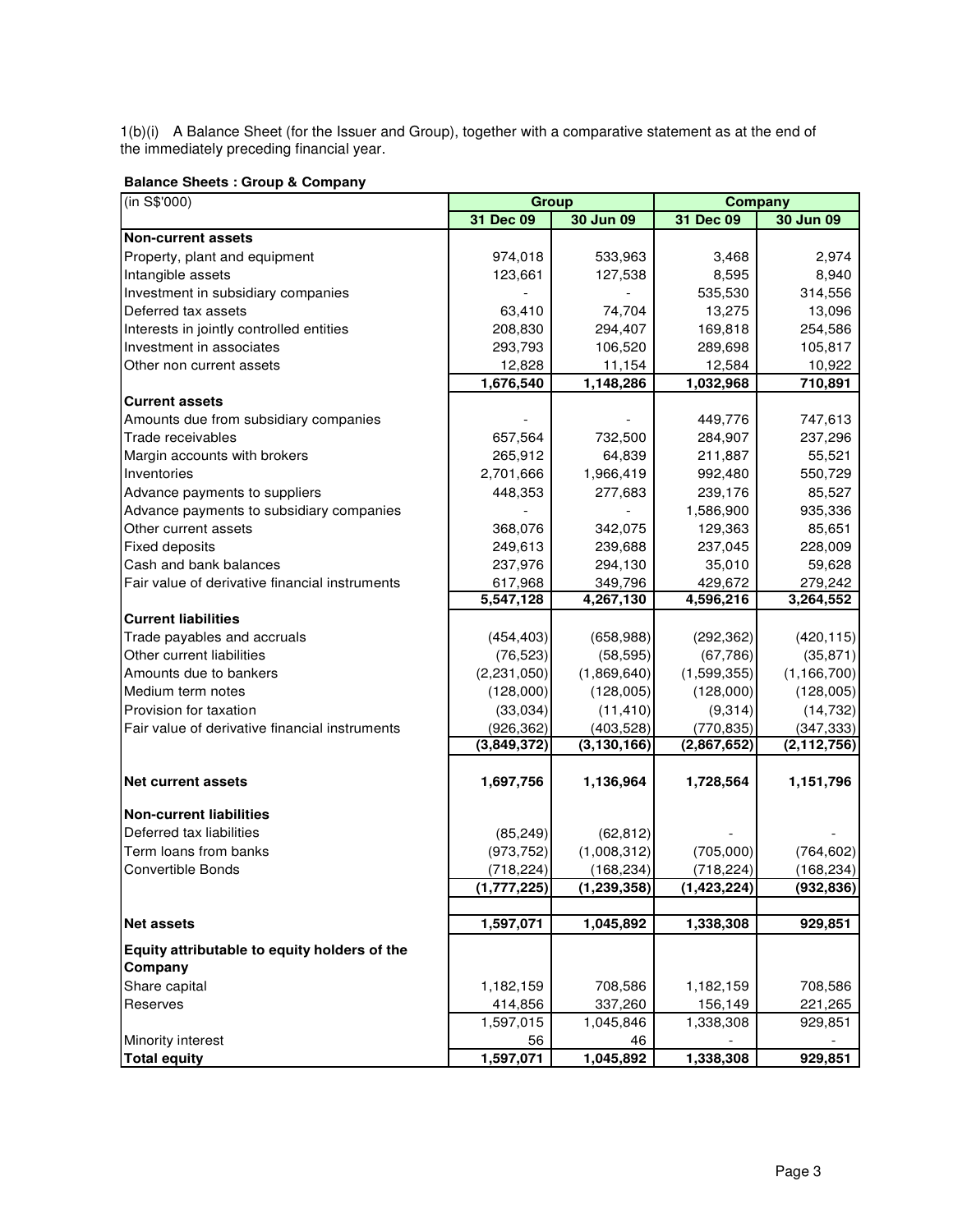# 1(b)(ii) Aggregate amount of Group's borrowings and debt securities.

# **Amount repayable in one year or less or on demand**

|                   |                | 31 Dec 09        | <b>30 Jun 09</b>         |                  |  |
|-------------------|----------------|------------------|--------------------------|------------------|--|
|                   | <b>Secured</b> | <b>Unsecured</b> | <b>Secured</b>           | <b>Unsecured</b> |  |
|                   | (in S\$'000)   | (in S\$'000)     | (in S\$'000)             | (in S\$'000)     |  |
| Overdrafts        | -              | 79.873           | $\overline{\phantom{a}}$ | 265.141          |  |
| Loans             | -              | 2,151,177        | $\overline{\phantom{a}}$ | 1,604,499        |  |
| Medium Term Notes | -              | 128,000          | $\overline{\phantom{a}}$ | 128,005          |  |
| <b>Total</b>      |                | 2,359,050        | ۰                        | 1,997,645        |  |

# **Amount repayable after one year**

|                               |                          | 31 Dec 09        | 30 Jun 09                |                  |  |
|-------------------------------|--------------------------|------------------|--------------------------|------------------|--|
|                               | <b>Secured</b>           | <b>Unsecured</b> | <b>Secured</b>           | <b>Unsecured</b> |  |
|                               | (in S\$'000)             | (in S\$'000)     | (in S\$'000)             | (in S\$'000)     |  |
| Long Term Loans               | 11.270                   | 962,482          | 11,957                   | 996,355          |  |
| Long Term / Medium Term Notes | $\,$                     | $\sim$           | $\overline{\phantom{a}}$ |                  |  |
| Convertible Bonds             | $\overline{\phantom{a}}$ | 718.224          | ۰                        | 168,234          |  |
| <b>Total</b>                  | 11.270                   | 1,680,706        | 11,957                   | 1,164,589        |  |

# **Details of any Collateral**

The Group's subsidiary, Universal Blanchers LLC in the United States, has an outstanding loan equivalent to S\$11.3 m (S\$12.0 m as at 30 June 2009) which is secured on the assets of the subsidiary.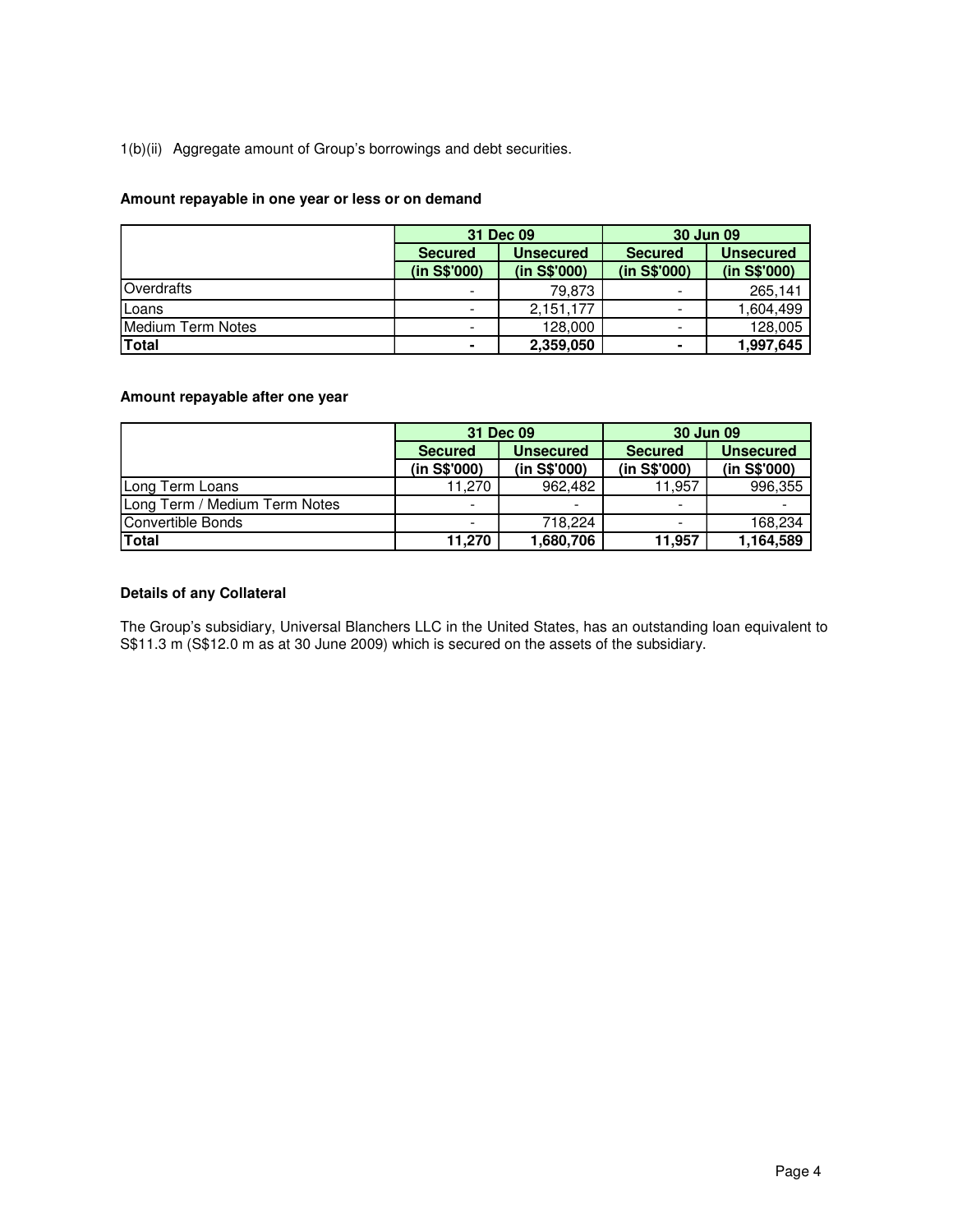1(c) A Cash Flow Statement (for the Group), together with a comparative statement for the corresponding period of the immediately preceding financial year.

|                                                                  | Group                   |            | Group      |                           |  |  |
|------------------------------------------------------------------|-------------------------|------------|------------|---------------------------|--|--|
| (in S\$'000)                                                     | <b>Six Months Ended</b> |            |            | <b>Three Months Ended</b> |  |  |
|                                                                  | 31 Dec 09               | 31 Dec 08  | 31 Dec 09  | 31 Dec 08                 |  |  |
| Cash flow from operating activities                              |                         |            |            |                           |  |  |
| <b>Profit before taxation</b>                                    | 188,918                 | 127,725    | 167,567    | 112,300                   |  |  |
| Adiustments for:                                                 |                         |            |            |                           |  |  |
| Share of results from jointly controlled entities / associate    | (4,800)                 | (4,013)    | (3,929)    | (4, 166)                  |  |  |
| Depreciation of property, plant and equipment                    | 30,584                  | 17,953     | 19,997     | 9,515                     |  |  |
| Loss / (gain) on disposal of property, plant and equipment       | 262                     | (59)       | 283        | 9                         |  |  |
| Gain on convertible bonds buy back                               |                         | (55, 939)  |            | (55, 939)                 |  |  |
| Net measurement of derivative instruments                        | (17, 561)               | (8,683)    | (12,940)   | (11, 944)                 |  |  |
| Amortisation of intangible assets                                | 1,311                   | 728        | 612        | 283                       |  |  |
| Share of minority interest                                       | 10                      |            | 9          |                           |  |  |
| Cost of share-based payments                                     | 5,415                   | 2,322      | 2,910      | 1,083                     |  |  |
| Interest income                                                  | (11, 697)               | (5,860)    | (4, 465)   | (2, 263)                  |  |  |
| Interest expense                                                 | 133,390                 | 124,257    | 70,739     | 66,391                    |  |  |
| Negative goodwill arising from acquisition                       | (92, 796)               |            | (92, 796)  |                           |  |  |
| Operating cash flow before reinvestment in working capital       | 233,036                 | 198,431    | 147,987    | 115,268                   |  |  |
| (Increase) / decrease in inventories                             | (735, 247)              | 127,819    | (602, 223) | (55, 869)                 |  |  |
| Decrease in receivables                                          | 12,349                  | 322,872    | 75,013     | 19,388                    |  |  |
| (Increase) / decrease in advance payments to suppliers           | (170, 670)              | 89,668     | (114, 812) | 78,670                    |  |  |
| (Decrease) / Increase in payables                                | (207, 498)              | 13,041     | 35,213     | 18,394                    |  |  |
| Cash flow (used) in / generated from operations                  | (868,030)               | 751,831    | (458, 822) | 175,851                   |  |  |
| Interest income received                                         | 11,697                  | 5,860      | 4,465      | 2,263                     |  |  |
| Interest expense paid                                            | (123, 882)              | (121, 186) | (62, 277)  | (70, 512)                 |  |  |
| Tax paid                                                         | (10, 351)               | (9, 364)   | (7,601)    | (9,574)                   |  |  |
| Net cash flow (used in) / generated from operating activities    | (990, 566)              | 627,141    | (524, 235) | 98,027                    |  |  |
| Cash flow from investing activities                              |                         |            |            |                           |  |  |
| Proceeds from disposal of property, plant and equipment          | 7,958                   | 8,631      | 3,846      | 1,448                     |  |  |
| Purchase of property, plant and equipment                        | (333, 597)              | (69, 698)  | (269, 416) | (26, 294)                 |  |  |
| Investment in jointly controlled entities / associates           | (108, 705)              | (312, 021) | (93, 949)  | (72, 432)                 |  |  |
| Repayment from jointly controlled entities                       |                         | 87         |            | 42                        |  |  |
| Net cash flow used in investing activities                       | (434, 344)              | (373,001)  | (359, 519) | (97, 235)                 |  |  |
| Cash flow from financing activities                              |                         |            |            |                           |  |  |
| Proceeds / (repayment) of loans from banks                       | 512,119                 | (340, 277) | 516,828    | 112,864                   |  |  |
| Proceeds from issuance of shares on exercise of share options    | 7,576                   | 148        | 3,452      |                           |  |  |
| Proceeds from issuance of shares for cash                        | 437,388                 | 417,375    |            |                           |  |  |
| Proceeds from issuance / (repayment) of convertible bonds        | 689,278                 | (110, 570) | 689,278    | (110, 570)                |  |  |
| Dividends paid on ordinary shares by the Company                 | (55, 672)               | (42, 833)  | (55, 672)  | (42, 833)                 |  |  |
| Repayment of medium term notes                                   | (5)                     | (124, 126) | 0          | (62, 529)                 |  |  |
| Net cash flow provided by / (used in) financing activities       | 1,590,684               | (200, 283) | 1,153,886  | (103, 067)                |  |  |
| Net effect of exchange rate changes on cash and cash equivalents | (26, 735)               | 78,814     | (20, 451)  | 50,734                    |  |  |
| Net increase / (decrease) in cash and cash equivalents           | 139,039                 | 132,671    | 249,681    | (51, 541)                 |  |  |
| Cash and cash equivalents at the beginning of the period         | 268,677                 | 164,261    | 158,035    | 348,474                   |  |  |
| Cash and cash equivalents* at the end of the period              | 407,716                 | 296,932    | 407,716    | 296,932                   |  |  |

\*Cash and cash equivalents include cash and bank balances, fixed deposits less overdrafts.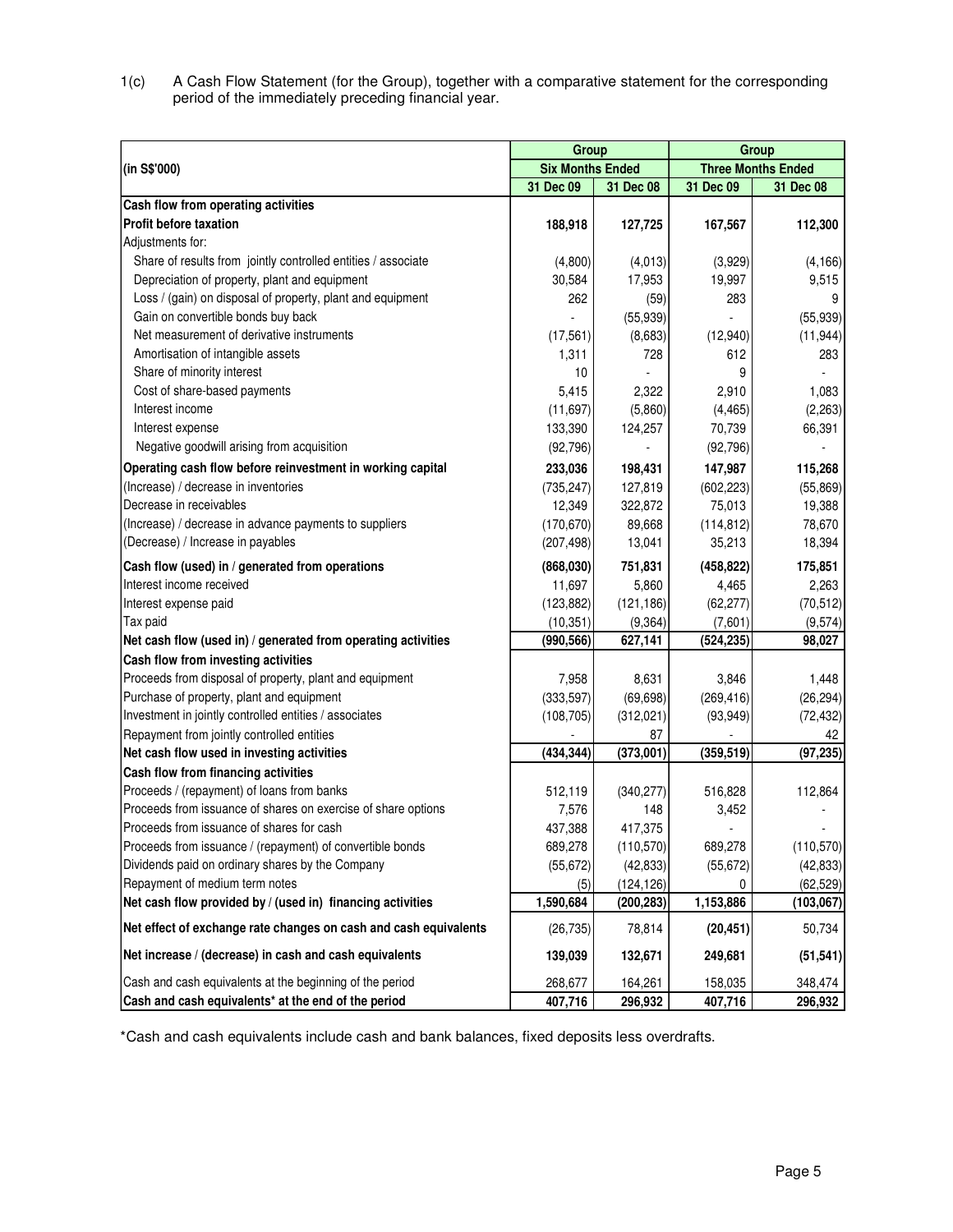1(d)(i) A statement (for the Issuer and Group) showing either (i) all changes in equity, or (ii) changes in equity other than those arising from capitalisation issues and distributions to shareholders, together with a comparative statement for the corresponding period of the immediately preceding financial year.

|                                                 | Attributable to equity holders of the Company |                 |                 |                   |                 |                 |                 |              |                 |               |
|-------------------------------------------------|-----------------------------------------------|-----------------|-----------------|-------------------|-----------------|-----------------|-----------------|--------------|-----------------|---------------|
|                                                 |                                               |                 | Foreign         |                   |                 |                 |                 |              |                 |               |
|                                                 | Share                                         | Capital         | Currency        | <b>Fair Value</b> | Share-based     | Revenue         | Total           | <b>Total</b> | <b>Minority</b> | <b>Total</b>  |
| <b>Group 6 Months</b>                           | Capital                                       | <b>Reserves</b> | Translation     | Adjustment        | Compensation    | <b>Reserves</b> | <b>Reserves</b> |              | Interest        | <b>Equity</b> |
|                                                 |                                               |                 | <b>Reserves</b> | <b>Reserves</b>   | <b>Reserves</b> |                 |                 |              |                 |               |
|                                                 | \$'000                                        | \$'000          | \$'000          | \$'000            | \$'000          | \$'000          | \$'000          | \$'000       | \$'000          | \$'000        |
| At 31 Dec 2009:                                 |                                               |                 |                 |                   |                 |                 |                 |              |                 |               |
| At 1 July 2009                                  | 708,586                                       | 24,450          | (85,035)        | (179, 943)        | 17,765          | 560.023         | 337,260         | 1,045,846    | 46              | 1,045,892     |
| Profit for the period                           |                                               |                 |                 |                   |                 | 177,890         | 177.890         | 177,890      | 10              | 177,900       |
| Other comprehensive income for the period       |                                               |                 | (27, 614)       | (131, 158)        |                 |                 | (158, 771)      | (158, 771)   |                 | (158, 771)    |
| Total comprehensive income for the period       |                                               |                 | (27, 614)       | (131, 158)        | $\blacksquare$  | 177,890         | 19,119          | 19,119       | 10              | 19,128        |
| Dividends on ordinary shares                    |                                               |                 |                 |                   |                 | (69, 786)       | (69, 786)       | (69, 786)    |                 | (69, 786)     |
| Share-based expense                             |                                               |                 |                 |                   | 5,415           |                 | 5,415           | 5,415        |                 | 5.415         |
| Issue of shares for cash                        | 437,388                                       |                 |                 |                   |                 |                 |                 | 437,388      |                 | 437,388       |
| Issue of shares upon conversion of bonds        | 14,495                                        | (1,538)         |                 |                   |                 |                 | (1,538)         | 12,957       |                 | 12,957        |
| Issue of shares under the Scrip Dividend Scheme | 14,115                                        |                 |                 |                   |                 |                 |                 | 14,115       |                 | 14,115        |
| Issue of shares on exercise of share option     | 7,576                                         |                 |                 |                   |                 |                 |                 | 7,576        |                 | 7,576         |
| Equity portion of convertible bonds             |                                               | 124,386         |                 |                   |                 |                 | 124,386         | 124,386      |                 | 124,386       |
| At 31 December 2009                             | 1.182.160                                     | 147,298         | (112, 649)      | (311, 101)        | 23,180          | 668,127         | 414,856         | 1,597,015    | 56              | 1,597,071     |
| At 31 Dec 2008:                                 |                                               |                 |                 |                   |                 |                 |                 |              |                 |               |
| At 1 July 2008                                  | 704,870                                       |                 | (84, 434)       | (325, 878)        | 13,474          | 330,382         | (66, 456)       | 638,414      |                 | 638,414       |
| Profit for the period                           |                                               |                 |                 |                   |                 | 118,324         | 118,324         | 118,324      |                 | 118,324       |
| Other comprehensive Income for the period       |                                               |                 | (2,547)         | 235.268           |                 |                 | 232.720         | 232.720      |                 | 232.720       |
| Total comprehensive Income for the period       |                                               |                 | (2, 547)        | 235,268           |                 | 118.324         | 351.044         | 351,044      | ٠               | 351,044       |
| Dividends on ordinary shares                    |                                               |                 |                 |                   |                 | (42, 833)       | (42, 833)       | (42, 833)    |                 | (42, 833)     |
| Share-based expense                             |                                               |                 |                 |                   | 2,379           |                 | 2,379           | 2,379        |                 | 2,379         |
| Issue of shares on exercise of share option     | 148                                           |                 |                 |                   |                 |                 |                 | 148          |                 | 148           |
| Equity portion of Convertible bonds             |                                               | 5,260           |                 |                   |                 |                 | 5,260           | 5,260        |                 | 5,260         |
| At 31 December 2008                             | 705.018                                       | 5,260           | (86,981)        | (90, 610)         | 15,853          | 405,873         | 249.394         | 954,412      | ٠               | 954,412       |

|                                                 | Attributable to equity holders of the Company |                 |                 |                   |                 |                 |                 |               |  |  |
|-------------------------------------------------|-----------------------------------------------|-----------------|-----------------|-------------------|-----------------|-----------------|-----------------|---------------|--|--|
|                                                 |                                               |                 | Foreign         |                   |                 |                 |                 |               |  |  |
|                                                 | Share                                         | Capital         | Currency        | <b>Fair Value</b> | Share-based     | Revenue         | Total           | <b>Total</b>  |  |  |
| <b>Company 6 Months</b>                         | Capital                                       | <b>Reserves</b> | Translation     | Adjustment        | Compensation    | <b>Reserves</b> | <b>Reserves</b> | <b>Equity</b> |  |  |
|                                                 |                                               |                 | <b>Reserves</b> | <b>Reserves</b>   | <b>Reserves</b> |                 |                 |               |  |  |
|                                                 | \$'000                                        | \$'000          | \$'000          | \$'000            | \$'000          | \$'000          | \$'000          | \$'000        |  |  |
| At 31 Dec 2009:                                 |                                               |                 |                 |                   |                 |                 |                 |               |  |  |
| At 1 July 2009                                  | 708,586                                       | 24,450          | (41, 562)       | (220, 167)        | 17,765          | 440,779         | 221,265         | 929,851       |  |  |
| Profit for the period                           |                                               |                 |                 |                   |                 | 55,780          | 55,780          | 55,780        |  |  |
| Other comprehensive income for the period       |                                               |                 | (33, 965)       | (145, 408)        |                 |                 | (179.374)       | (179.374)     |  |  |
| Total comprehensive income for the period       |                                               | ٠               | (33,965)        | (145, 408)        | $\blacksquare$  | 55,780          | (123, 593)      | (123, 594)    |  |  |
| Dividends on ordinary shares                    |                                               |                 |                 |                   |                 | (69, 786)       | (69, 786)       | (69, 786)     |  |  |
| Share-based expense                             |                                               |                 |                 |                   | 5,415           |                 | 5,415           | 5,415         |  |  |
| Issue of shares for cash                        | 437,388                                       |                 |                 |                   |                 |                 |                 | 437,388       |  |  |
| Issue of shares up on conversion of bonds       | 14.495                                        | (1,538)         |                 |                   |                 |                 | (1,538)         | 12.957        |  |  |
| Issue of shares under the Scrip Dividend Scheme | 14,115                                        |                 |                 |                   |                 |                 |                 | 14,115        |  |  |
| Issue of shares on exercise of share option     | 7,576                                         |                 |                 |                   |                 |                 |                 | 7,576         |  |  |
| Equity portion of convertible bonds             |                                               | 124,386         |                 |                   |                 |                 | 124,386         | 124,386       |  |  |
| At 31 December 2009                             | 1,182,160                                     | 147,298         | (75, 527)       | (365, 575)        | 23,180          | 426,772         | 156,149         | 1,338,308     |  |  |
| At 31 Dec 2008:                                 |                                               |                 |                 |                   |                 |                 |                 |               |  |  |
| At 1 July 2008                                  | 704,870                                       |                 | (84, 230)       | (291, 729)        | 13,474          | 242,138         | (120, 347)      | 584,523       |  |  |
| Profit for the period                           |                                               |                 |                 |                   |                 | 58,334          | 58.334          | 58,334        |  |  |
| Other comprehensive Income for the period       |                                               |                 | 38.085          | 97.835            |                 |                 | 135,920         | 135,920       |  |  |
| Total comprehensive Income for the period       |                                               |                 | 38,085          | 97,835            | ٠               | 58,334          | 194,254         | 194,254       |  |  |
| Dividends on ordinary shares                    |                                               |                 |                 |                   |                 | (42, 833)       | (42, 833)       | (42, 833)     |  |  |
| Share-based expense                             |                                               |                 |                 |                   | 2,379           |                 | 2,379           | 2,379         |  |  |
| Issue of shares on exercise of share option     | 148                                           |                 |                 |                   |                 |                 |                 | 148           |  |  |
| Equity portion of Convertible bonds             |                                               | 5.260           |                 |                   |                 |                 | 5,260           | 5,260         |  |  |
| At 31 December 2008                             | 705.018                                       | 5.260           | (46.145)        | (193.894)         | 15,853          | 257,639         | 38,713          | 743.731       |  |  |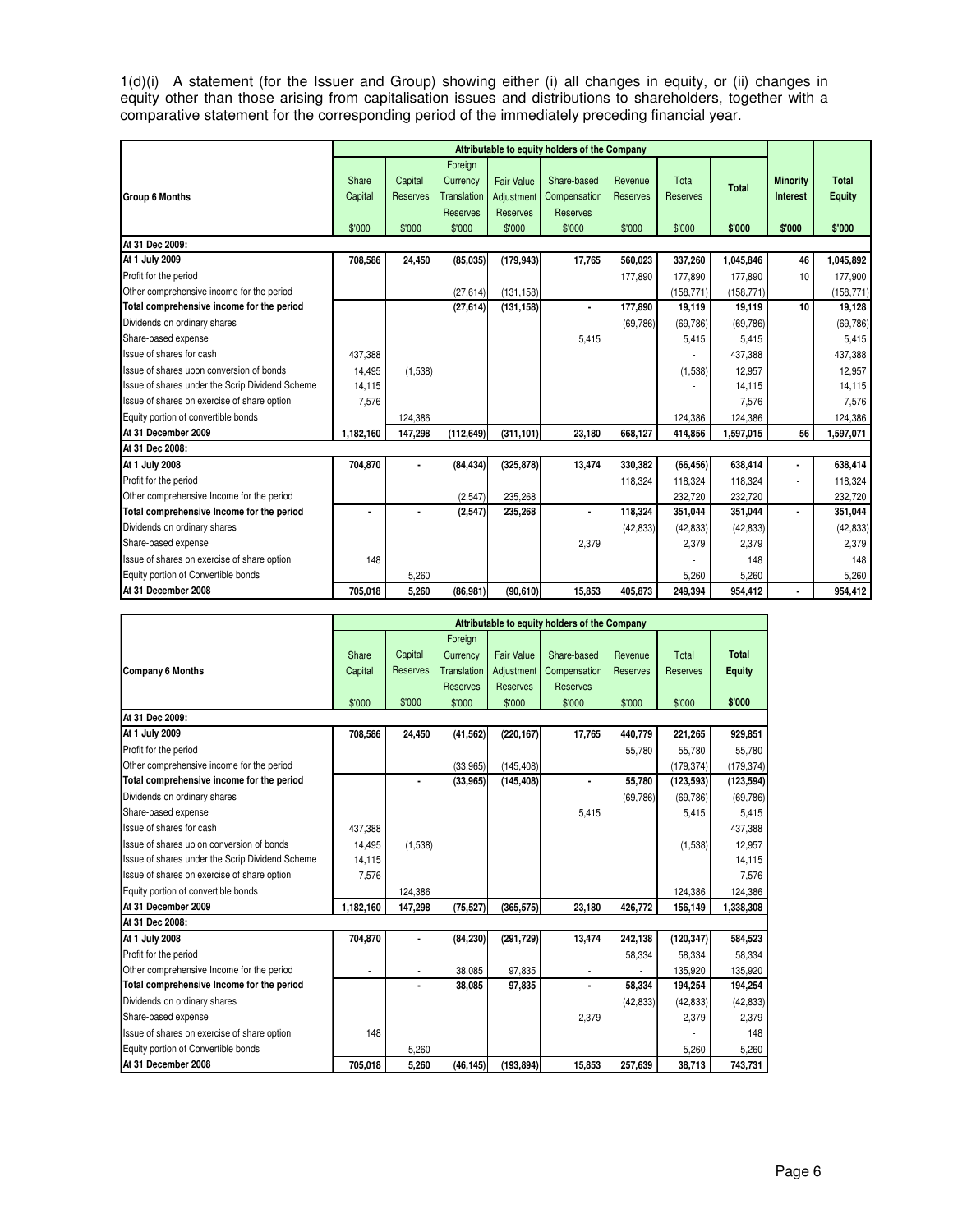|                                                 | Attributable to equity holders of the Company |                 |                    |                   |                 |           |                 |              |                 |              |
|-------------------------------------------------|-----------------------------------------------|-----------------|--------------------|-------------------|-----------------|-----------|-----------------|--------------|-----------------|--------------|
|                                                 |                                               |                 | Foreign            |                   |                 |           |                 |              |                 |              |
|                                                 | Share                                         | Capital         | Currency           | <b>Fair Value</b> | Share-based     | Revenue   | Total           | <b>Total</b> | <b>Minority</b> | <b>Total</b> |
| <b>Group 3 Months</b>                           | Capital                                       | <b>Reserves</b> | <b>Translation</b> | Adjustment        | Compensation    | Reserves  | <b>Reserves</b> |              | <b>Interest</b> | Equity       |
|                                                 |                                               |                 | Reserves           | <b>Reserves</b>   | <b>Reserves</b> |           |                 |              |                 |              |
|                                                 | \$'000                                        | \$'000          | \$'000             | \$'000            | \$'000          | \$'000    | \$'000          | \$'000       | \$'000          | \$'000       |
| At 31 Dec 2009:                                 |                                               |                 |                    |                   |                 |           |                 |              |                 |              |
| At 1 October 2009                               | 1,150,097                                     | 24,450          | (120, 070)         | (260, 455)        | 20,270          | 579,058   | 243,253         | 1,393,351    | 47              | 1,393,397    |
| Profit for the period                           |                                               |                 |                    |                   |                 | 158,854   | 158,854         | 158,854      | 9               | 158,863      |
| Other comprehensive income for the period       |                                               |                 | 7,421              | (50, 645)         |                 |           | (43, 224)       | (43, 224)    |                 | (43, 224)    |
| Total comprehensive Income for the period       |                                               |                 | 7,421              | (50, 645)         | ٠               | 158,854   | 115,631         | 115,631      | 9               | 115,640      |
| Dividends on ordinary shares                    |                                               |                 |                    |                   |                 | (69, 786) | (69, 786)       | (69, 786)    |                 | (69, 786)    |
| Share-based expense                             |                                               |                 |                    |                   | 2,910           |           | 2,910           | 2,910        |                 | 2,910        |
| Issue of shares up on conversion of bonds       | 14.495                                        | (1,538)         |                    |                   |                 |           | (1,538)         | 12,957       |                 | 12,957       |
| Issue of shares under the Scrip Dividend Scheme | 14,115                                        |                 |                    |                   |                 |           |                 | 14,115       |                 | 14,115       |
| Issue of shares on exercise of share option     | 3,452                                         |                 |                    |                   |                 |           |                 | 3,452        |                 | 3,452        |
| Equity portion of convertible bonds             |                                               | 124.386         |                    |                   |                 |           | 124,386         | 124,386      |                 | 124,386      |
| At 31 December 2009                             | 1,182,160                                     | 147,298         | (112, 649)         | (311, 101)        | 23,180          | 668,127   | 414,856         | 1,597,015    | 56              | 1,597,071    |
| At 31 Dec 2008:                                 |                                               |                 |                    |                   |                 |           |                 |              |                 |              |
| At 1 October 2008                               | 705,018                                       | 8,868           | (69, 668)          | (39, 495)         | 14,745          | 345,308   | 259,758         | 964,776      |                 | 964,776      |
| Profit for the period                           |                                               |                 |                    |                   |                 | 103,397   | 103,397         | 103,397      |                 | 103,397      |
| Other comprehensive Income for the period       |                                               |                 | (17, 313)          | (51, 115)         |                 |           | (68, 429)       | (68, 429)    |                 | (68, 429)    |
| Total comprehensive Income for the period       |                                               | ٠               | (17, 313)          | (51, 115)         | ٠               | 103,397   | 34,969          | 34,969       |                 | 34,969       |
| Dividends on ordinary shares                    |                                               |                 |                    |                   |                 | (42, 833) | (42, 833)       | (42, 833)    |                 | (42, 833)    |
| Share-based expense                             |                                               |                 |                    |                   | 1,108           |           | 1,108           | 1,108        |                 | 1,108        |
| Equity portion of Convertible bonds             |                                               | (3,608)         |                    |                   |                 |           | (3,608)         | (3,608)      |                 | (3,608)      |
| At 31 December 2008                             | 705.018                                       | 5,260           | (86, 981)          | (90, 610)         | 15,853          | 405,873   | 249.394         | 954,413      | ä,              | 954,413      |

|                                                 | Attributable to equity holders of the Company |          |                    |                   |                 |                 |                 |               |  |  |
|-------------------------------------------------|-----------------------------------------------|----------|--------------------|-------------------|-----------------|-----------------|-----------------|---------------|--|--|
|                                                 |                                               |          | Foreign            |                   |                 |                 |                 |               |  |  |
|                                                 | Share                                         | Capital  | Currency           | <b>Fair Value</b> | Share-based     | Revenue         | Total           | <b>Total</b>  |  |  |
| Company 3 Months                                | Capital                                       | Reserves | <b>Translation</b> | Adjustment        | Compensation    | <b>Reserves</b> | <b>Reserves</b> | <b>Equity</b> |  |  |
|                                                 |                                               |          | Reserves           | <b>Reserves</b>   | <b>Reserves</b> |                 |                 |               |  |  |
|                                                 | \$'000                                        | \$'000   | \$'000             | \$'000            | \$'000          | \$'000          | \$'000          | \$'000        |  |  |
| At 31 Dec 2009:                                 |                                               |          |                    |                   |                 |                 |                 |               |  |  |
| At 1 October 2009                               | 1,150,097                                     | 24,450   | (64, 155)          | (313, 011)        | 20,270          | 422,552         | 90,106          | 1,240,203     |  |  |
| Profit for the period                           |                                               |          |                    |                   |                 | 74,007          | 74,007          | 74,007        |  |  |
| Other comprehensive income for the period       |                                               |          | (11, 372)          | (52, 565)         |                 |                 | (63,936)        | (63,936)      |  |  |
| Total comprehensive Income for the period       |                                               |          | (11, 372)          | (52, 565)         | ä,              | 74,007          | 10,070          | 10,070        |  |  |
| Dividends on ordinary shares                    |                                               |          |                    |                   |                 | (69, 786)       | (69, 786)       | (69, 786)     |  |  |
| Share-based expense                             |                                               |          |                    |                   | 2,910           |                 | 2.910           | 2.910         |  |  |
| Issue of shares up on conversion of bonds       | 14.495                                        | (1,538)  |                    |                   |                 |                 | (1,538)         | 12.957        |  |  |
| Issue of shares under the Scrip Dividend Scheme | 14,115                                        |          |                    |                   |                 |                 |                 | 14,115        |  |  |
| Issue of shares on exercise of share option     | 3,453                                         |          |                    |                   |                 |                 |                 | 3.453         |  |  |
| Equity portion of convertible bonds             |                                               | 124.386  |                    |                   |                 |                 | 124.386         | 124,386       |  |  |
| At 31 December 2009                             | 1,182,160                                     | 147,298  | (75, 527)          | (365, 575)        | 23,180          | 426,772         | 156,148         | 1,338,308     |  |  |
| At 31 Dec 2008:                                 |                                               |          |                    |                   |                 |                 |                 |               |  |  |
| At 1 October 2008                               | 705,018                                       | 8,868    | (70, 211)          | (89, 681)         | 14,745          | 254,517         | 118,239         | 823,257       |  |  |
| Profit for the period                           |                                               |          |                    |                   |                 | 45,954          | 45,954          | 45,954        |  |  |
| Other comprehensive Income for the period       |                                               |          | 24.066             | (104, 213)        |                 |                 | (80, 147)       | (80, 147)     |  |  |
| Total comprehensive Income for the period       |                                               | ٠        | 24,066             | (104, 213)        | ٠               | 45,954          | (34, 193)       | (34, 193)     |  |  |
| Dividends on ordinary shares                    |                                               |          |                    |                   |                 | (42, 833)       | (42, 833)       | (42, 833)     |  |  |
| Share-based expense                             |                                               |          |                    |                   | 1,108           |                 | 1,108           | 1,108         |  |  |
| Equity portion of Convertible bonds             |                                               | (3,608)  |                    |                   |                 |                 | (3,608)         | (3,608)       |  |  |
| At 31 December 2008                             | 705.018                                       | 5,260    | (46, 145)          | (193, 894)        | 15,853          | 257,639         | 38,713          | 743,731       |  |  |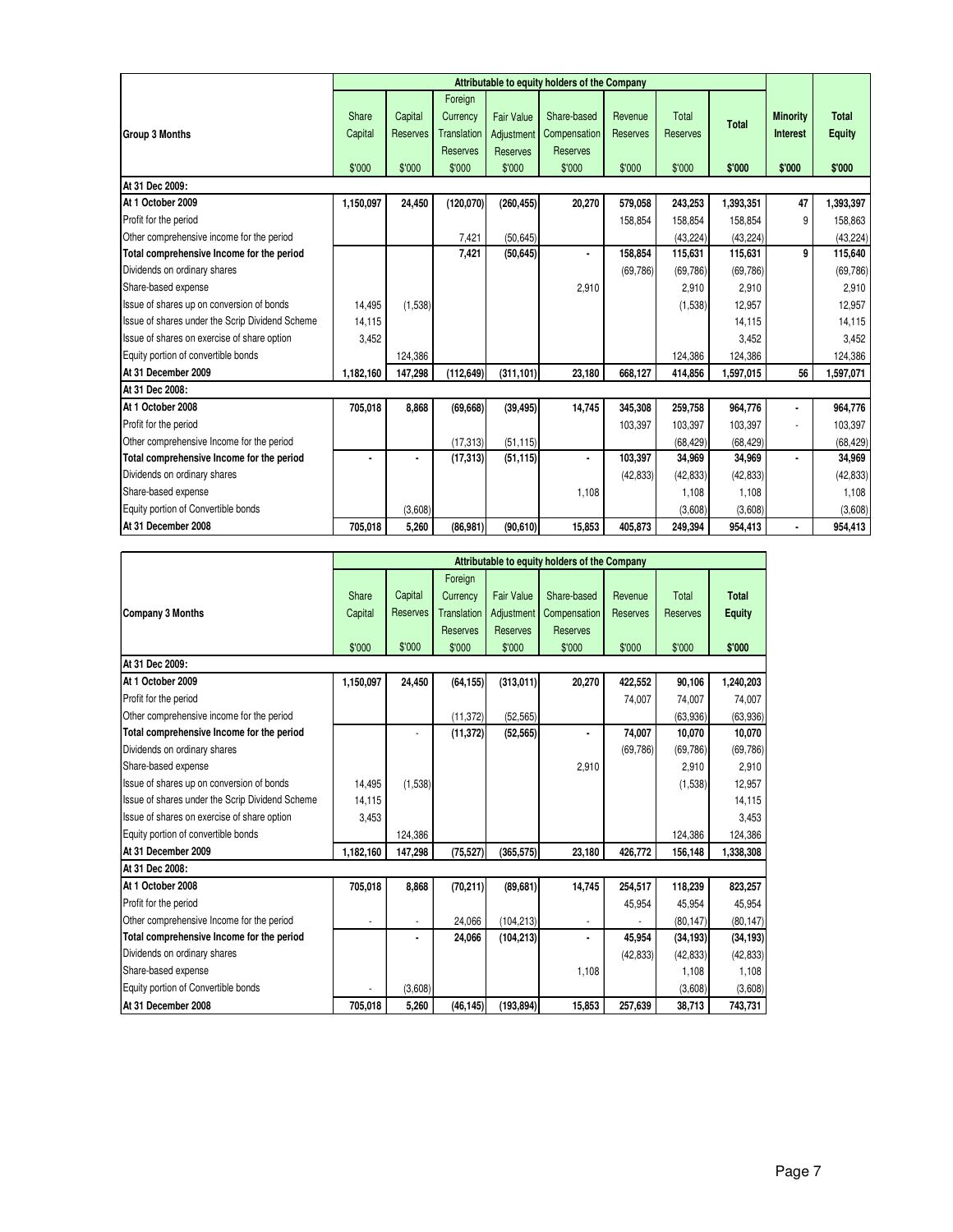1(d)(ii) Details of any changes in the company's share capital arising from rights issue, bonus issue, share buy-backs, exercise of share options or warrants, conversion of other issues of equity securities, issue of shares for cash or as consideration for acquisition or for any other purpose since the end of the previous period reported on. State also the number of shares that may be issued on conversion of all the outstanding convertibles, as well as the number of shares held as treasury shares, if any, against the total number of issued shares excluding treasury shares of the issuer, as at the end of the current financial period reported on and as at the end of the corresponding period of the immediately preceding financial year.

|                                              | Oct - Dec 09 | Oct - Dec 08 |
|----------------------------------------------|--------------|--------------|
| Issue of Shares under Scrip Dividend Scheme  | 5,633,004    |              |
| Issue of Shares upon conversion of Bonds     | 9.220.075    |              |
| Issue of shares on exercise of share options | 2,226,650    |              |

|                                                          | <b>Dec 09</b> | Dec 08      |
|----------------------------------------------------------|---------------|-------------|
| Shares to be issued upon exercise of:_                   |               |             |
| Conversion right of convertible bonds                    | 344.773.608   | 106,416,389 |
| Share options                                            | 99.835.316    | 60.617.825  |
| Total no. of shares to be issued as at the end of period | 444,608,924   | 167,034,214 |

1(d)(iii) To show the total number of issued shares excluding treasury shares as at the end of the current financial period and as at the end of the immediately preceding year.

|                                                      | <b>Dec 09</b> | <b>Jun 09</b> |
|------------------------------------------------------|---------------|---------------|
| Issued, fully paid share capital:                    |               |               |
| Balance no. of shares as at the beginning of period  | 1,715,894,324 | 1,713,212,824 |
| <b>Ilssue of Shares for cash</b>                     | 273,459,000   |               |
| <b>Issue of Shares under Scrip Dividend Scheme</b>   | 5,633,004     |               |
| <b>Issue of Shares conversion of Bonds</b>           | 9,220,075     |               |
| Addition on exercise of share options                | 4,765,009     | 2,681,500     |
| Total no. of shares outstanding as the end of period | 2,008,971,412 | 1,715,894,324 |

1(d)(iv) A statement showing all sales, transfers, disposal, cancellation and/or use of treasury shares as at the end of the current financial period reported on.

N/A

2. Whether the figures have been audited or reviewed and in accordance with which auditing standard or practice.

The financial statements presented above have not been audited or reviewed.

3. Where the figures have been audited or reviewed, the auditors' report (including any qualifications or emphasis of a matter).

N/A

4. Whether the same accounting policies and methods of computation as in the issuer's most recently audited annual financial statements have been applied.

 The adoption of the new and revised accounting standards that became applicable from 1 July 2009 did not result in substantial changes to the Group accounting policies, which are consistent with those used in the audited financial statements as at 30 June 2009.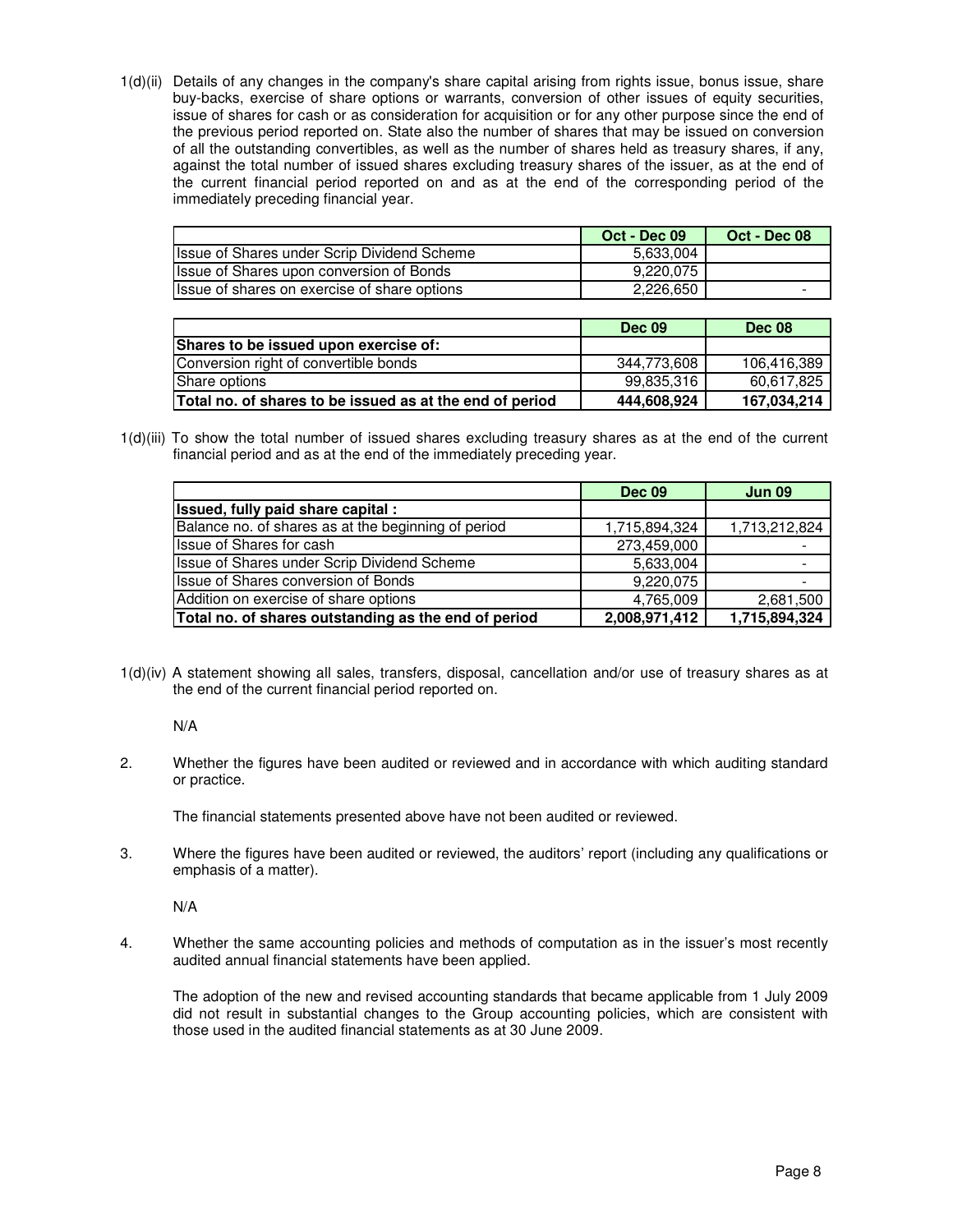5. If there are any changes in the accounting policies and methods of computation, including any required by an accounting standard, what has changed, as well as the reasons for, and the effect of, the changes.

 The Group has applied the same accounting policies in the preparation of the financial statements for the current reporting period as compared to the audited financial statements as at 30 June 2009.

6. Earnings per ordinary share of the Group for the current financial period reported and for the corresponding period of the immediately preceding financial year, after deducting any provision for preference dividends.

|                                                | Group               |               |                           |               |  |  |
|------------------------------------------------|---------------------|---------------|---------------------------|---------------|--|--|
|                                                | <b>Period Ended</b> |               | <b>Three Months Ended</b> |               |  |  |
|                                                | 31 Dec 09           | 31 Dec 08*    | 31 Dec 09                 | 31 Dec 08*    |  |  |
| (a) Based on weighted average no. of shares    |                     |               |                           |               |  |  |
| (cents/share)                                  | 8.92                | 6.91          | 7.95                      | 6.03          |  |  |
|                                                |                     |               |                           |               |  |  |
| (b) Based on fully diluted basis (cents/share) | 7.60                | 6.86          | 7.19                      | 5.97          |  |  |
| Weighted average no. of shares applicable to   |                     |               |                           |               |  |  |
| basic earnings per share                       | 995.365.419         | 1,713,291,782 | 1,999,485,205             | 1,713,310,324 |  |  |
| Weighted average no. of shares based on fully  |                     |               |                           |               |  |  |
| diluted basis                                  | 2,243,656,207       | 1,725,768,122 | 2,355,084,252             | .820,207,397  |  |  |

\*Earnings per ordinary share for last year have been recomputed.

- 7. Net asset value (for the Issuer and Group) per ordinary share based on the total number of issued shares excluding treasury shares of the issuer at the end of the:
	- (a) current financial period reported on; and
	- (b) immediately preceding financial year.

|                                                                                                      |                    | <b>Group</b>       | Company            |                    |  |
|------------------------------------------------------------------------------------------------------|--------------------|--------------------|--------------------|--------------------|--|
| (In cents per share)                                                                                 | As at<br>31 Dec 09 | As at<br>30 Jun 09 | As at<br>31 Dec 09 | As at<br>30 Jun 09 |  |
| Net asset value (NAV) per ordinary<br>share based on issued share capital as<br>at end of the period | 73.34              | 53.52              | 66.19              | 53.67              |  |

The NAV for the Group before fair value adjustment reserve, goodwill and other intangibles went up from 71.44 cents/share in June 2009 to 94.98 cents/share in December 2009.

- 8. A review of the performance of the Group, to the extent necessary for a reasonable understanding of the Group's business. It must include a discussion of the following:
	- (a) any significant factors that affected the turnover, costs, and earnings of the Group for the current financial period reported on, including (where applicable) seasonal or cyclical factors; and
	- (b) any material factors that affected the cash flow, working capital, assets or liabilities of the Group during the current financial period reported on.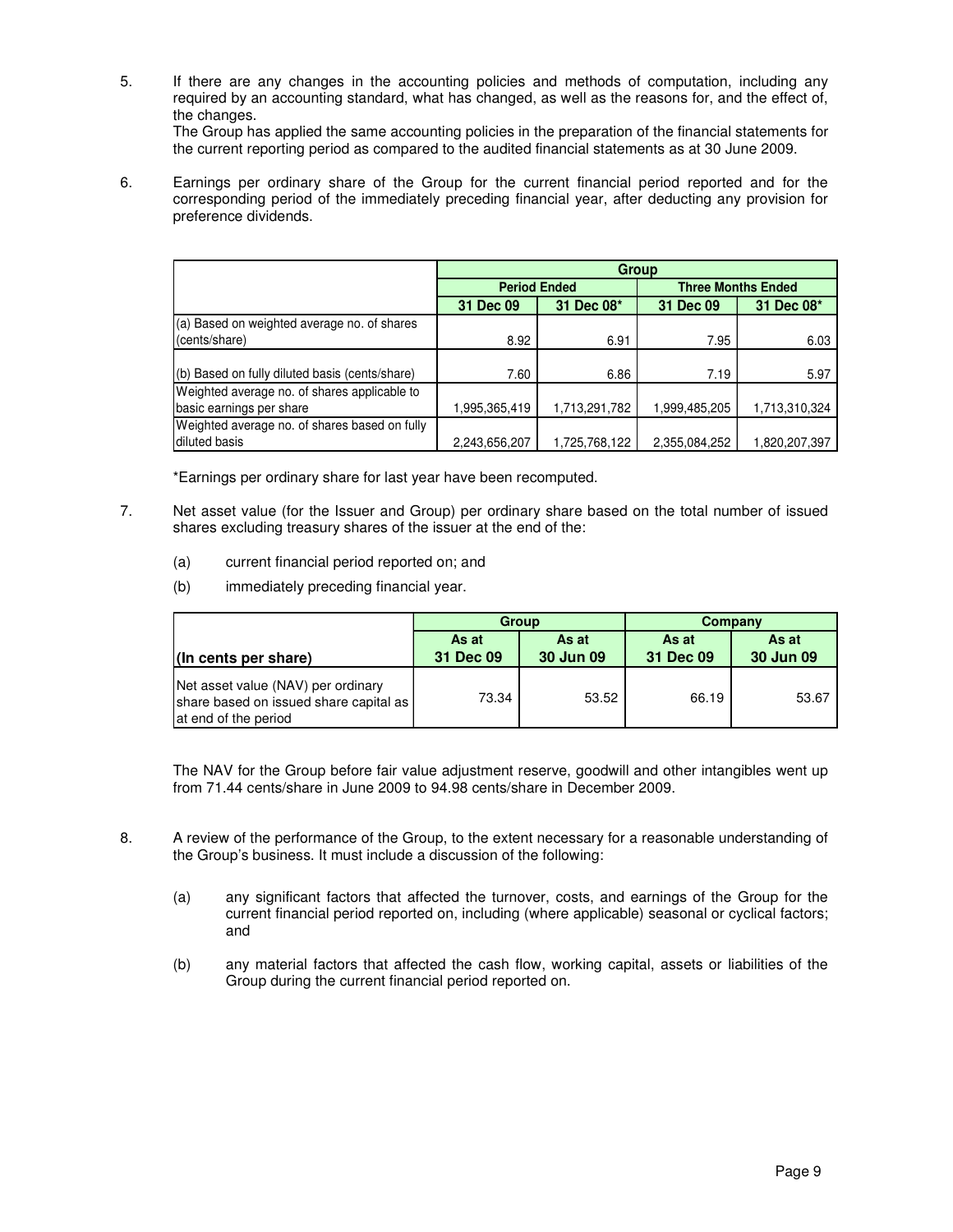# **Introduction**

Olam is a leading, global, integrated supply chain manager of agricultural products and food ingredients with operations in over 60 countries. Since the establishment of our business in 1989, we have evolved from a single country, single product trader to a multi-country, multi-product supply chain manager. Today, we manage an integrated supply chain for 20 agricultural products. As supply chain managers, we are engaged in the sourcing, processing, warehousing, transportation, shipping, distribution and marketing of these products from the farm gate in the producing countries to the factory gate of our customers in the destination markets while managing the risks at each stage of the supply chain. We organize the 20 products into 4 business segments as given below:

| <b>Business Segment</b>                  | <b>Products</b>                |
|------------------------------------------|--------------------------------|
| <b>Edible Nuts, Spices &amp; Beans</b>   | Cashews                        |
|                                          | Peanuts                        |
|                                          | Almonds                        |
|                                          | Spices & Dehydrates            |
|                                          | Sesame                         |
|                                          | Beans - Pulses, Lentils & Peas |
| Confectionery & Beverage Ingredients     | Cocoa                          |
|                                          | Coffee                         |
|                                          | Sheanuts                       |
| <b>Food Staples &amp; Packaged Foods</b> | Rice                           |
|                                          | Sugar                          |
|                                          | Wheat                          |
|                                          | Barley                         |
|                                          | Palm Products                  |
|                                          | Dairy Products                 |
|                                          | Packaged Foods                 |
| <b>Industrial Raw Materials</b>          | Cotton                         |
| (Earlier called the Fibre & Wood         | Wool                           |
| Products segment)                        | <b>Wood Products</b>           |
|                                          | Rubber                         |

# **Background to analysing our Financial Statements**

#### **Profitability**

- **a.** Inclusion of results of companies acquired by the Group: The results include proportionate share of profits of the joint venture, Nauvu Investments Pte. Ltd. and consolidated results of Industrias Martin Cubero (IMC) and Olam Tomato Processors, Inc. (OTP). Therefore the consolidated results for H1FY2010 are not strictly comparable to results of H1FY2009.
- b. **Gross and Net Contribution:** We measure and track our profitability in terms of Gross Contribution (GC) and Net Contribution (NC) per ton of product supplied. For every transaction, we target a minimum net contribution per ton of product supplied based on the risks, complexities and value added services that we provide to our customers to meet their specific requirements. We are focused on enhancing these margins by providing value added services such as vendor managed inventory (VMI), organic certification, fair trade produce certification (FTP), customised grades and quality, proprietary market intelligence and risk management solutions.

GC is calculated as sale of goods, other income, less cost of goods sold (raw material costs plus other direct costs, including packing costs etc.), shipping and logistics expenses, claims and commission, bank charges, net measurement of derivative instruments, gain / loss on foreign exchange and share of gain / loss from jointly controlled entities / associates. For the purposes of determining Net Contribution, finance costs excluding interest on debt for fixed capital investments, net of interest income are reduced from the GC. For analyzing the performance of the group, share of jointly controlled entities / associates has been included in the GC and NC along with proportionate share of volumes.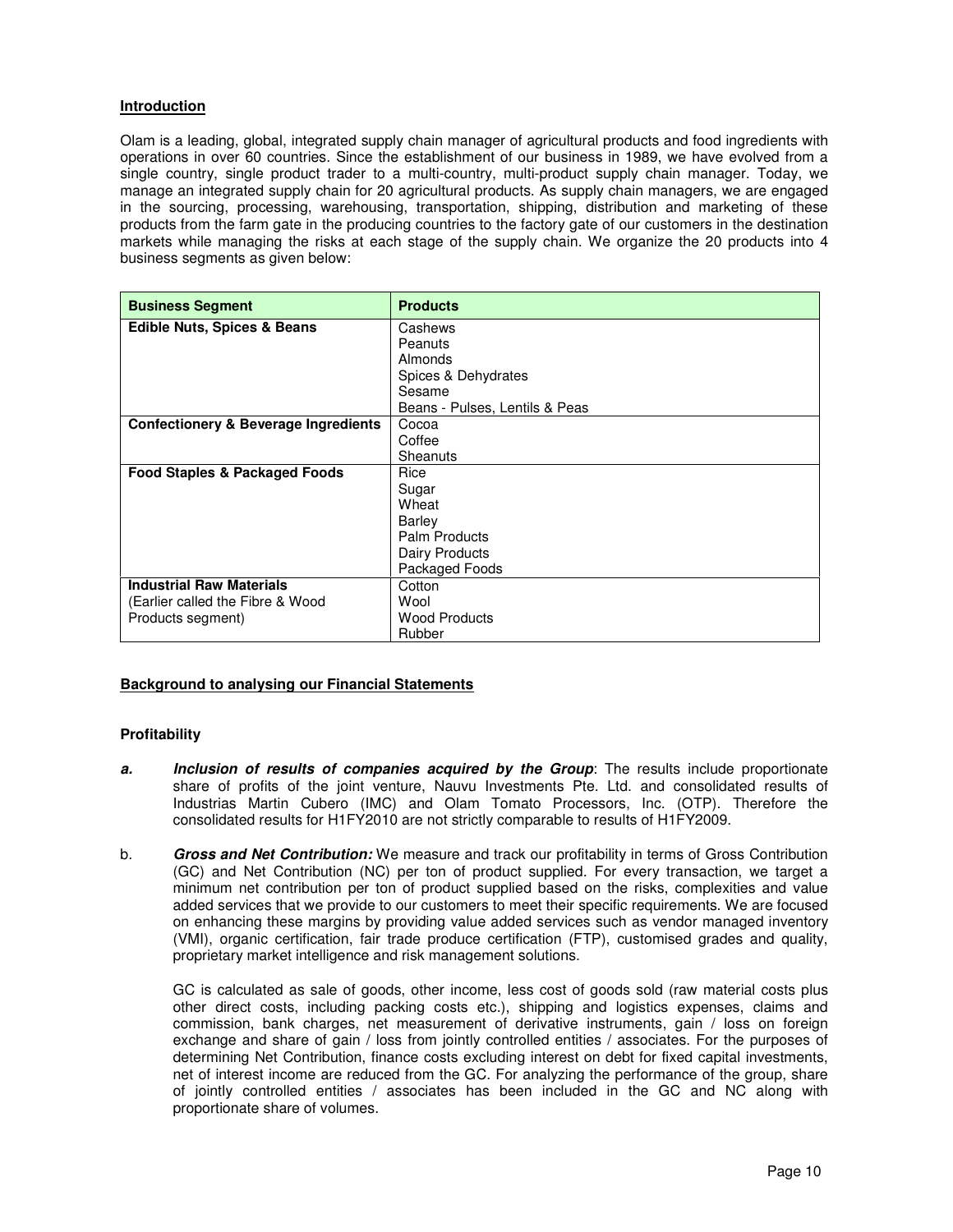- c. **Volumes:** Volumes include proportionate share of volumes from the jointly controlled entities / associates. The second key driver to our profitability is the volume of products supplied. Given our integration and end-to-end supply chain capabilities, we seek to match the supply of our products with demand from our customers. The volume of agricultural products that we supply is largely within our control and is a function of the strength of our supply chain infrastructure in the origins (producing countries) and the markets (consuming countries).
- d. **Seasonality:** Production of agricultural products is seasonal in nature. The seasonality of the products in our portfolio depends on the location of the producing country. The harvesting season for most of the agricultural products for countries situated in the northern hemisphere generally falls between October and March. Countries in the southern hemisphere have harvesting seasons between April and September. It is also not unusual to experience both delays as well as early starts to the harvesting seasons in these countries based on actual weather patterns in a particular year. In addition to an early or delayed harvesting season, the precise timing and size of arrivals of these products can also vary based on the farmer's selling decisions, which are mainly a function of his view on prices and his inventory holding capacity. The majority of our origins are located in the northern hemisphere. Consequently, our earnings tend to be relatively higher in the Second Half of the Financial Year (January to June) compared to the First Half of the Financial Year (July to March).

| Q1          | Q2         | 1 <sup>St</sup> Half | Q3          | Q4           | $2^{nd}$ Half |
|-------------|------------|----------------------|-------------|--------------|---------------|
| July - Sept | Oct - Dec  | $July - Dec$         | Jan - March | $Apr - June$ | Jan - June    |
| $5 - 10%$   | $25 - 30%$ | $30 - 40%$           | $35 - 40%$  | $25 - 30%$   | $60 - 70%$    |

Based on this seasonality, we expect the phasing of our earnings to be as follows:

#### **Profit and Loss Statement**

The Company has grown sales volume, sales turnover and net profit after tax by 20.2%, 19.4% and 50.3% respectively in H1 FY2010 compared to H1 FY2009.

During the quarter, the Company has completed the Purchase Price Allocation ("PPA") exercise for the recently acquired tomato paste manufacturing facility (OTP) in California resulting in an exceptional gain of S\$91.1 million in the form of negative goodwill, net of transactional expenses. Last year's results for the corresponding period included an exceptional gain of S\$55.9 million on account of repurchase of Convertible Bonds.

Excluding the exceptional gains in both periods, net profit after tax grew by 39.1% from S\$62.4 million in H1 FY2009 to S\$ 86.8 million in H1 FY2010.

The Company reports its results across four business segments. The Company has delivered strong performance in all four business segments in H1 FY2010. Three of the four segments, namely the Edible Nuts, Spices & Beans segment (comprising 6 agri commodities), the Confectionery & Beverage Ingredients segment (comprising 3 agri commodities) and the Food Staples & Packaged Food segments (comprising 7 agri commodities) together constitute the food category of our portfolio. The demand for the products in these three segments, which accounted for 80.6% of our revenue in H1 FY2010, held up well. Sales Volume for these three segments grew by 22.2% in H1 FY2010 compared to H1 FY2009. The combined Net contribution for these three segments grew by 31.1% in H1 FY2010 compared to H1 FY2009.

The fourth segment, the Industrial Raw Materials segment includes four agri commodities, namely Cotton, Wool, Rubber and Wood Products. This segment accounted for 19.4% of our revenue in H1 FY2010. While this segment is more recession sensitive, we see a material pickup in demand for these four products in this quarter given the apparent signs of a possible global recovery. Compared to a 1.5% growth in volumes in Q4 FY2009 and a 16.4% decline in volumes in Q3 FY2009, volumes from this segment has grown 12.1% during H1 FY2010. The actions that we took to gain market share and further consolidate our competitive position in this segment are yielding good results.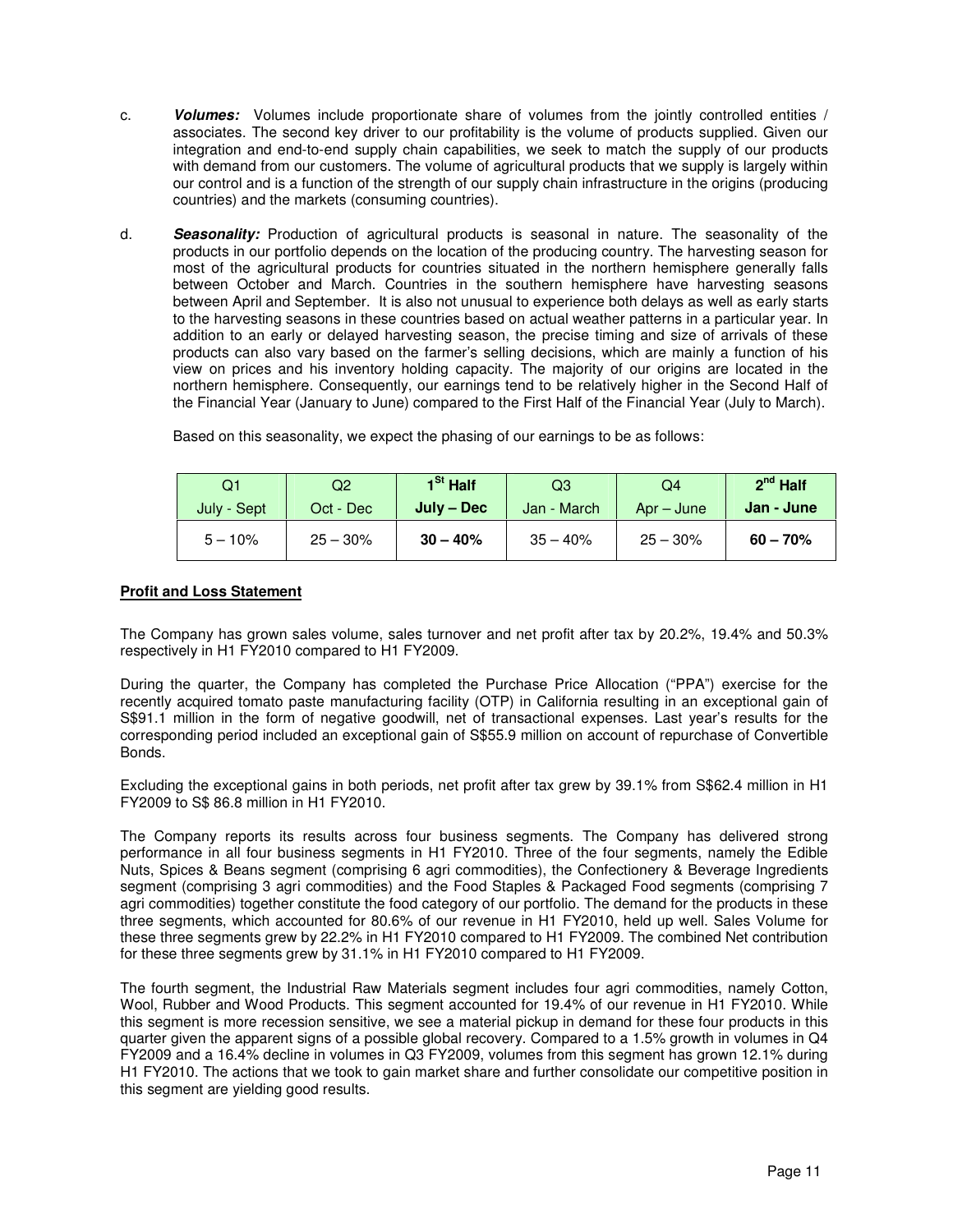The following table provides the segmental breakdown on Sales Volume, Sales Revenue, Gross Contribution (GC) and Net Contribution (NC) for H1 FY2010:

# **Cumulative**

|                             | <b>Sales Volume</b><br>(in Metric Tons) |               | <b>Sales Revenue</b><br>(in S\$'000) |               | <b>Gross Contribution (GC)</b><br>(in S\$'000) |               | <b>Net Contribution</b><br>(NC) (in S\$'000) |               |
|-----------------------------|-----------------------------------------|---------------|--------------------------------------|---------------|------------------------------------------------|---------------|----------------------------------------------|---------------|
| <b>Segment</b>              | <b>Dec 09</b>                           | <b>Dec 08</b> | <b>Dec 09</b>                        | <b>Dec 08</b> | <b>Dec 09</b>                                  | <b>Dec 08</b> | <b>Dec 09</b>                                | <b>Dec 08</b> |
| Edible Nuts, Spices &       |                                         |               |                                      |               |                                                |               |                                              |               |
| <b>Beans</b>                | 511,009                                 | 394,119       | 699,681                              | 525,001       | 87,292                                         | 67,796        | 73,570                                       | 53,397        |
| Per ton (S\$)               |                                         |               |                                      |               | 171                                            | 172           | 144                                          | 135           |
| <b>Confectionery &amp;</b>  |                                         |               |                                      |               |                                                |               |                                              |               |
| <b>Beverage Ingredients</b> | 586,822                                 | 555,547       | 1,651,167                            | 1,444,983     | 139,293                                        | 125,825       | 96,052                                       | 81,477        |
| Per ton (S\$)               |                                         |               |                                      |               | 237                                            | 226           | 164                                          | 147           |
| <b>Food Staples &amp;</b>   |                                         |               |                                      |               |                                                |               |                                              |               |
| <b>Packaged Foods</b>       | 1,645,338                               | 1,294,889     | 1,363,438                            | 1,109,640     | 142,757                                        | 106,890       | 128,641                                      | 92,697        |
| Per ton (S\$)               |                                         |               |                                      |               | 87                                             | 83            | 78                                           | 72            |
| <b>Industrial Raw</b>       |                                         |               |                                      |               |                                                |               |                                              |               |
| Materials*                  | 633,408                                 | 564,901       | 895,428                              | 780,030       | 89,346                                         | 81,278        | 62,853                                       | 53,326        |
| Per ton (S\$)               |                                         |               |                                      |               | 141                                            | 144           | 99                                           | 94            |
| <b>Total</b>                | 3,376,577                               | 2,809,456     | 4,609,714                            | 3,859,654     | 458,688                                        | 381,789       | 361,116                                      | 280,897       |
| Per ton (S\$)               |                                         |               |                                      |               | 136                                            | 136           | 107                                          | 100           |

| Quarter                          |                                         |               |                                      |               |                                                |               |                                              |               |
|----------------------------------|-----------------------------------------|---------------|--------------------------------------|---------------|------------------------------------------------|---------------|----------------------------------------------|---------------|
|                                  | <b>Sales Volume</b><br>(in Metric Tons) |               | <b>Sales Revenue</b><br>(in S\$'000) |               | <b>Gross Contribution (GC)</b><br>(in S\$'000) |               | <b>Net Contribution</b><br>(NC) (in S\$'000) |               |
| <b>Segment</b>                   | <b>Dec 09</b>                           | <b>Dec 08</b> | <b>Dec 09</b>                        | <b>Dec 08</b> | <b>Dec 09</b>                                  | <b>Dec 08</b> |                                              | <b>Dec 08</b> |
| <b>Edible Nuts, Spices &amp;</b> |                                         |               |                                      |               |                                                |               |                                              |               |
| <b>Beans</b>                     | 190,877                                 | 116,174       | 344,321                              | 193,435       | 35,490                                         | 21,489        | 30,979                                       | 17,076        |
| Per ton (S\$)                    |                                         |               |                                      |               | 186                                            | 185           | 162                                          | 147           |
| <b>Confectionery &amp;</b>       |                                         |               |                                      |               |                                                |               |                                              |               |
| <b>Beverage Ingredients</b>      | 363,567                                 | 353,027       | 990,259                              | 852,774       | 88,308                                         | 77,229        | 62,511                                       | 51,604        |
| Per ton (S\$)                    |                                         |               |                                      |               | 243                                            | 219           | 172                                          | 146           |
| <b>Food Staples &amp;</b>        |                                         |               |                                      |               |                                                |               |                                              |               |
| <b>Packaged Foods</b>            | 1,133,926                               | 882,048       | 879.804                              | 690,230       | 90,597                                         | 63,130        | 83,418                                       | 56,591        |
| Per ton (S\$)                    |                                         |               |                                      |               | 80                                             | 72            | 74                                           | 64            |
| <b>Industrial Raw</b>            |                                         |               |                                      |               |                                                |               |                                              |               |
| Materials*                       | 413,822                                 | 357,168       | 518,673                              | 410,438       | 55,503                                         | 48,766        | 39,749                                       | 32,206        |
| Per ton (S\$)                    |                                         |               |                                      |               | 134                                            | 137           | 96                                           | 90            |
| <b>Total</b>                     | 2,102,192                               | 1,708,417     | 2,733,057                            | 2,146,877     | 269,898                                        | 210,614       | 216,657                                      | 157,477       |
| Per ton (S\$)                    |                                         |               |                                      |               | 128                                            | 100           | 103                                          | 75            |
| $\sim$ $\sim$ $\sim$             |                                         |               | $1.1 - 1.1 - 1.1 - 1.1$              |               |                                                |               |                                              |               |

\*Sales volume for Wood Products is measured in cubic meters.

A brief segmental review for H1 FY2010 is given below:

#### **Edible Nuts, Spices & Beans**

The Edible Nuts, Spices & Beans segment recorded a volume growth of 29.7% and revenue growth of 33.3% in H1 FY2010. Net Contribution (NC) increased by 37.8% to S\$73.6 million from S\$53.4 million in H1 FY2009. NC per ton improved by 6.2% to reach S\$143.9 as against S\$135.5 last year. Strong contribution from spices & dehydrates, cashew and sesame categories contributed to the increase in the Volumes and NC for this segment.

Successful procurement, processing and marketing of tomato paste and diced products from our recently acquired tomato paste manufacturing facility in California added materially to the performance of the Spices & Dehydrates business. Contribution from this business is significantly better than our original investment thesis. We were also able to realize synergies between dehydrated garlic, onion and tomato businesses in terms of customer and channel sharing between these businesses. Our whole pepper and ground spices operations in Vietnam provided us an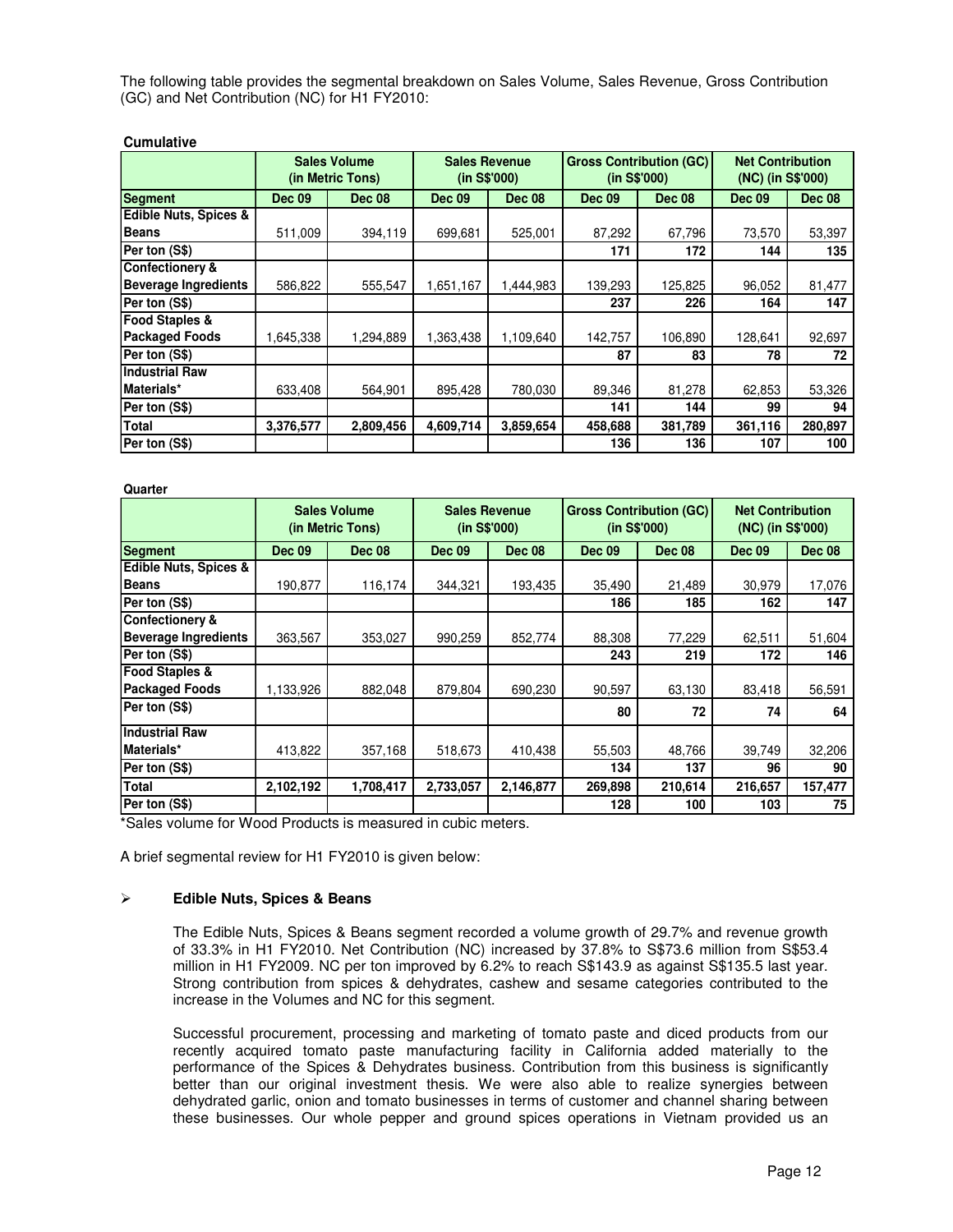opportunity to differentiate ourselves and supply these ingredients to our customers cost competitively, strengthening our leadership position in this business. During the quarter, we experienced tight supply for Garlic flakes at destination markets, allowing us to benefit from our global supply network, particularly from China.

Our leadership position in the Cashew and Sesame businesses continues to deliver results. Trading conditions in Peanuts business continued to improve during the quarter. The Peanuts blanching and ingredients business of Universal Blanchers performed well during the period.

## **Confectionery and Beverage Ingredients**

The Confectionery and Beverage Ingredients segment reported a 5.6% increase in volumes and a 14.3% increase in revenue. NC rose by 17.9% to S\$96.1 million in H1 FY2010 from S\$81.5 million in H1 FY2009 with NC per ton increasing from S\$146.7 per ton to S\$163.7.

The availability of Cocoa continues to remain tight due to a short crop largely in the main producing country, Cote d'Ivoire. Current low stocks at the processor level is also providing support to market prices, driven by fresh buying from the processors and chocolate manufacturers. Our direct presence at the farm-gate in most cocoa producing countries and capability to secure reliable volumes has helped us to further consolidate our position as the leading originator and supplier of cocoa from Africa and Asia. We have grown the value added services part of our business with customers, including vendor-management-inventory solutions to help them reduce their stock level orders while getting just-in-time deliveries from Olam directly at their factory gates. This has helped us to improve margins.

Our extensive sourcing operations in Cote d'Ivoire, Cameroon and Uganda in Africa, in Indonesia, Vietnam and India in Asia, has enabled us maintain our global leadership position in Robusta Coffee. We extended our investment in sourcing capabilities for Arabica Coffee in Brazil, Peru, Honduras and Colombia in South America.

#### **Food Staples and Packaged Foods Business**

Sales volume and revenue from the Food Staples & Packaged Foods segment grew by 27.1% and 22.9% respectively in H1 FY2010. NC increased 38.8% to S\$128.6 million from S\$92.7 million in H1 FY2009. The NC per ton for the segment increased from S\$71.6 per ton to S\$78.2 per ton.

Rice, Sugar, Dairy, Grains, Palm and Packaged Food business registered strong performance during the half year. Our sourcing operations in Thailand, Vietnam, China and Brazil, and distribution operations in Africa, have reinforced our leadership position in the Rice business. The revival of the Dairy market in China and other markets led to a good performance from the Dairy business. We have continued to build our Grains business with sourcing from Australia and Russia and a focus on marketing in Africa and Asia. In the Packaged Food business, we have gained market share and realized better margins across all the categories in West Africa. Tasty Tom, our tomato paste brand, has attained number 2 status in this market.

# **Industrial Raw Materials**

In the Industrial Raw Materials segment, volumes grew by 12.1% as demand began to pick up during the quarter after three consecutive quarters of declining demand. NC grew by 17.9% to S\$62.9 million while NC per ton improved to S\$99.2 from S\$94.4 dollars in H1 FY2010 compared to H1 FY2009.

In Cotton, we are seeing demand revival from the textile industry in key Asian markets including India, Bangladesh and China. During the quarter, we also registered a good performance from our ginning and marketing operations in Australia, USA, China, CIS and India. Our extensive presence in India and China has helped us to build the cotton trade flow between the two countries.

The Wood Products business has also seen a turnaround in the first half of the year with markets in China and India spearheading the recovery. Our positions in these markets, coupled with our presence in both the plantation teak and hardwood origin countries, contributed to the business recording a positive performance in this period.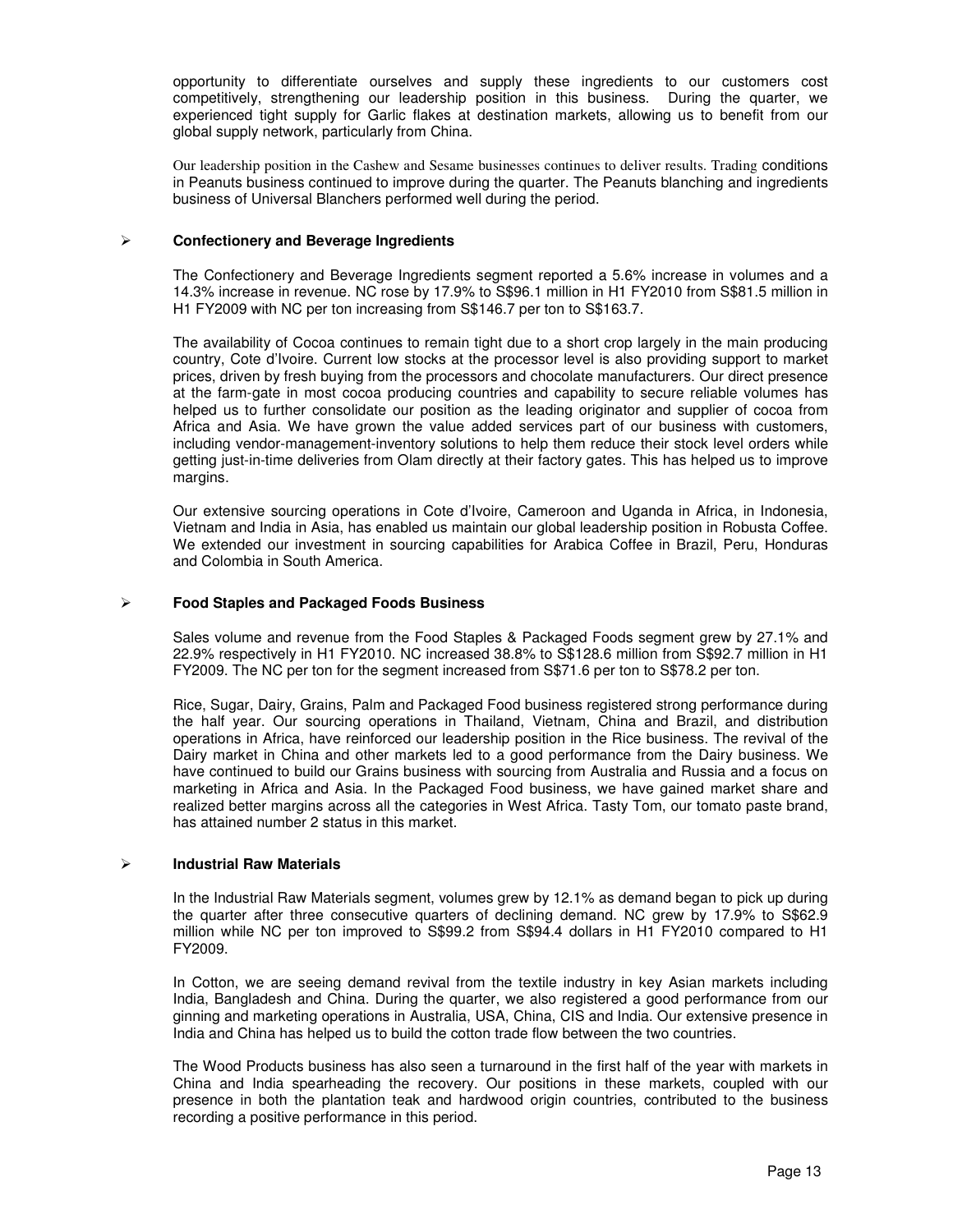#### **Costs and Expenses**

- Q2 FY2010: SG&A of S\$127.1 million for Q2 FY2010 was 41.3% higher than the corresponding quarter in FY2009.
- H1 FY2010: SG&A increased by 24.8% to S\$239.2 million in H1 FY2010 over the corresponding quarter in FY2009.

#### **Taxation**

- Q2 FY2010: Taxes increased to S\$8.7 million for Q2 FY2010 as compared to S\$8.9 million for Q2 FY2009.
- H1 FY2010: Taxes increased to \$S11.0 million for H1 FY2010 as compared to S\$9.4 million for H1 FY2009.

#### **Net profit after tax**

- Q2 FY2010: Net profit after tax increased by 53.6% to S\$158.9 million for Q2 FY2010 from S\$103.4 million in Q2 FY2009. Excluding exceptional gains in both periods, Profit after tax increased by 42.8% to S\$ 67.6 million from S\$47.5 million in Q2 FY 2009.
- H1 FY2010: Net profit after tax increased by 50.3% to S\$177.9 million for H1 FY2010 from S\$118.3 million in H1 FY2009. Excluding exceptional gains in both periods, Profit after tax increased by 39.1% to S\$86.8 million from S\$62.4 million in H1 FY2009.

#### **Balance Sheet & Cash Flow**

During H1 FY2010, the industry witnessed an increased level of volatility in the prices of various commodities. The application of Hedge Accounting provisions under FRS39 affects equity and fair value of derivative financial instruments under current assets and current liabilities. Since we participate in this industry as supply chain managers and not as positional / directional traders, this has had limited impact on the profitability of the Group.

#### **Property, plant and equipment**

During H1 FY2010, property, plant and equipment increased from S\$534.0 million to S\$974.0 million. Of the increase of S\$440.0 million, S\$409.6 million was on account of tomato processing assets purchased in California and almond orchard assets purchased in Australia.

#### **Interests in jointly controlled entities**

In December 2009, PureCircle's shares held by OWIH were transferred to Olam and Wilmer Group respectively. As a result, interest in jointly controlled entities has been reduced with a corresponding increase in the investment in associates.

#### **Investment in associates**

During H1 FY2010, Olam directly acquired an additional stake of from PureCircle's placement of new shares. The Company also acquired Wilimar's stake in PureCircle. The total investment in PureCircle is S\$168.7 million.

The Company also invested S\$14.5 million representing a 14.35% equity investment in New Zealand Dairy Farming Systems Uruguay.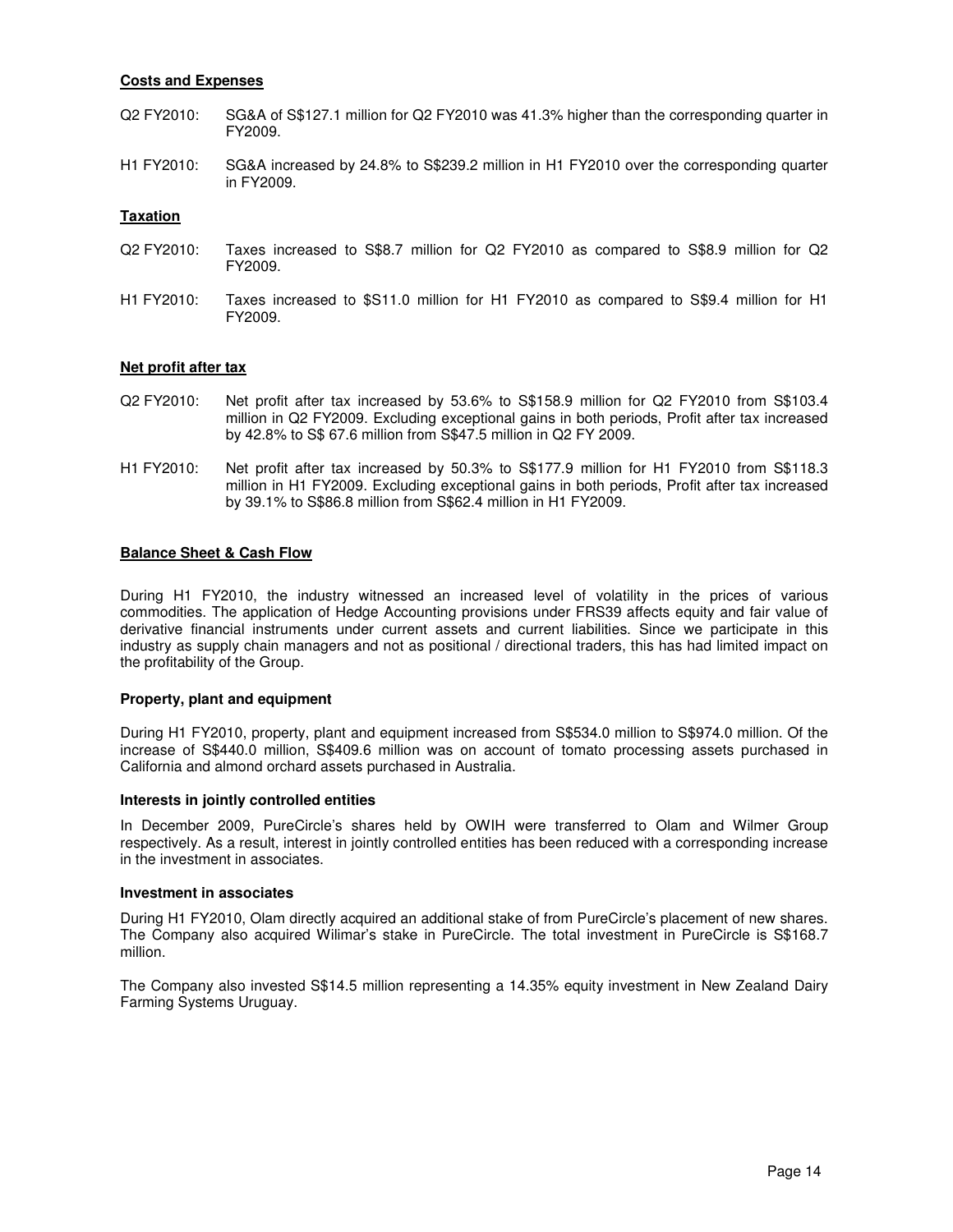### **Current Assets**

#### **Debtors Analysis**

Debtor days in H1FY2010 decreased to 26 days as compared to 31 days as at 30 June 2009.

## **Stocks**

Stock turnover days increased to 119 days as compared to 92 days as at 30 June 2009. There was an increase in stock value of 37.4% by S\$735.2 million to S\$2,701.6 million from S\$1,966.4 million as on 30 June 2009.

### **Advance to Suppliers**

Advance to Suppliers days increased to 20 days in H1FY2010 from 13 days as at 30 June 2009. The advances increased from S\$277.7 million in FY2009 to S\$448.3 million in H1FY2010.

## **Cash and Fixed Deposits**

Cash and Fixed Deposits decreased by 8.7% to S\$487.6 million as on 31 December 2009 from S\$533.8 million as on 30 June 2009.

## **Borrowings**

Borrowings increased to S\$4,051.0 million as of end of December 2009 from S\$3,174.2 million as of 30 June 2009 in line with the growth in the business. The borrowings net of cash and cash equivalents amounted to S\$3,654.4 million as compared to S\$2,642.2 million as at 30 June 2009.

## **Non-current liabilities - Convertible Bonds**

During H1 2009, the Company issued US\$500 million in principal amount of 6.00% Convertible Bonds due in 2016.

The amount in the balance sheet represents the debt component along with accrued interest for the outstanding Convertible Bonds of principal value US\$131.9 million issued in FY2009 and Convertible Bonds issued in Q2 FY 2010 with a principal value of US\$500 million, as mentioned above.

# **Equity**

Total share capital and reserves (before fair value adjustment reserve) grew by 55.7% from S\$1,225.8 million as of 30 June 2009 to S\$1,908.1 million as of 31 December 2009.

During H1 FY2010, the Company issued 293,077,088 shares for cash, on conversion of bonds, exercise of share options and as part of scrip dividend scheme.

#### **Recent events**

In September 2009, the Company acquired a 14.35% interest in New Zealand Farming Systems Uruguay, in line with its strategy to participate in upstream pasture-based dairy farming assets in countries, such as Uruguay, that have a sustainable comparative advantage to producing dairy products.

The Company had announced in September, 2009, that it would acquire 8,096 hectares of planted almond orchards in Australia along with permanent water rights from Timbercorp Limited and its associate entities. The acquisition has since been completed in December, 2009. In November, 2009, the Company further announced that it will acquire additional 3,853 hectares of almond orchards with permanent water rights from TPIF Orchards, thereby having a total of 11,949 hectares of planted orchards and 89,084 ML of water rights with a projected peak commercial production of 39,500 MT. This would make Olam the 2<sup>nd</sup> largest producer of almonds globally.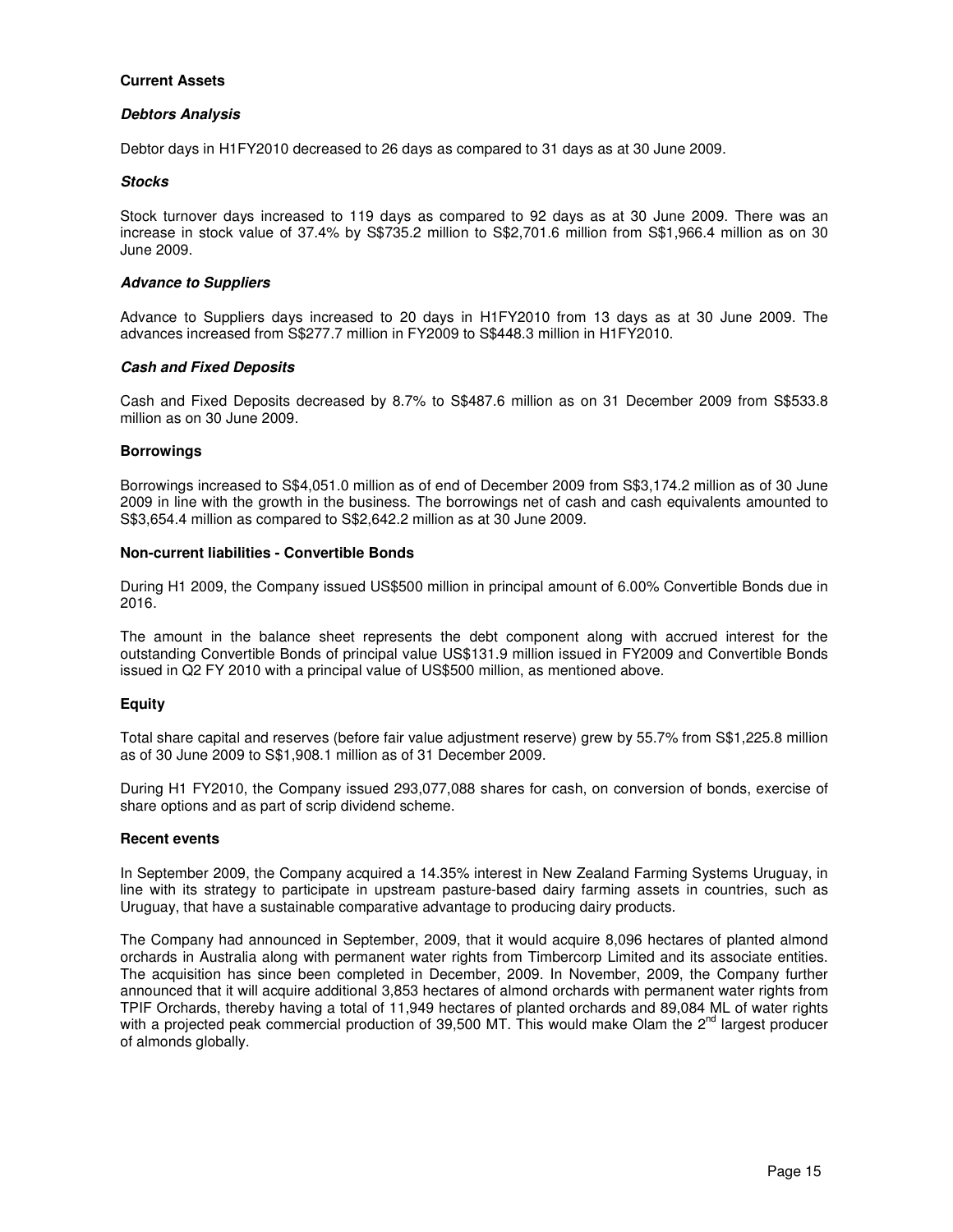In July 2008, Olam had announced formation of a 50:50 Joint venture company, Olam Wilmar Investments Holdings Pte. Ltd ("OWIH") to acquire 20% interest in PureCircle Limited ("PureCircle"), a company listed on the AIM market in London and the leading producer of natural zero-calorie, high-intensity sweeteners from the stevia plant. In November 2009, Olam directly acquired an additional stake of 2.61% of the enlarged share capital from PureCircle's placement of new shares. In December 2009, shares held by OWIH were transferred to Olam and Wilmar Group respectively. Subsequently Olam has acquired Wilimar's stake in PureCircle making Olam the largest individual shareholder in PureCircle with a 20% stake. The increased investment in PureCircle is in line with Company's strategy to invest selectively in integrated upstream and midstream activities in the agri business value chain.

In January 2010, the Company acquired a 99.5% stake in Crown Flour Mills, amongst the top 3 wheat millers in Nigeria supplying bread flour, noodle flour and semolina to both industrial users and wholesalers in the country. The investment includes two port-based milling facilities with current installed capacity of 1,550 MT per day. The investment is in line with the Company's recently announced strategy to build a configuration of port-based wheat milling facilities in Africa to selectively integrate into value added mid-stream processing activities in excess-return opportunities.

9. Where a forecast, or a prospect statement, has been previously disclosed to shareholders, any variance between it and the actual results.

There was no forecast made by the Company.

10. A commentary at the date of the announcement of the significant trends and competitive conditions of the industry in which the Group operates and any known factors or events that may affect the Group in the next reporting period and the next 12 months.

During the period, the Company announced a number of acquisitions. The completion of these transactions is subject to certain closing conditions and approvals from relevant authorities. As such, the outcome of these transactions is uncertain until these conditions and approvals are met or have been granted.

Given the good start achieved in the first-half of FY2010 and the continued effective execution of its long term strategic growth plan, the Group is on track to achieving its growth targets for FY2010.

#### 11. Dividend

(a) Current Financial Period Reported On 31 December 2009

Any dividend recommended for the current financial period reported on?

The Board has recommended a one-tier tax exempt interim dividend of 2 cents per ordinary share.

(b) Corresponding Period of the Immediately Preceding Financial Year.

Any dividend declared for the corresponding period of the immediately preceding financial year?

None

(c) Whether the dividend is before tax, net of tax or tax exempt. If before tax or net of tax, state the tax rate and the country where the dividend is derived. (If the dividend is not taxable in the hands of shareholders, this must be stated).

The dividend paid is tax exempt in the hands of shareholders.

(d) Date payable

The dividend will be paid on 11 March 2010.